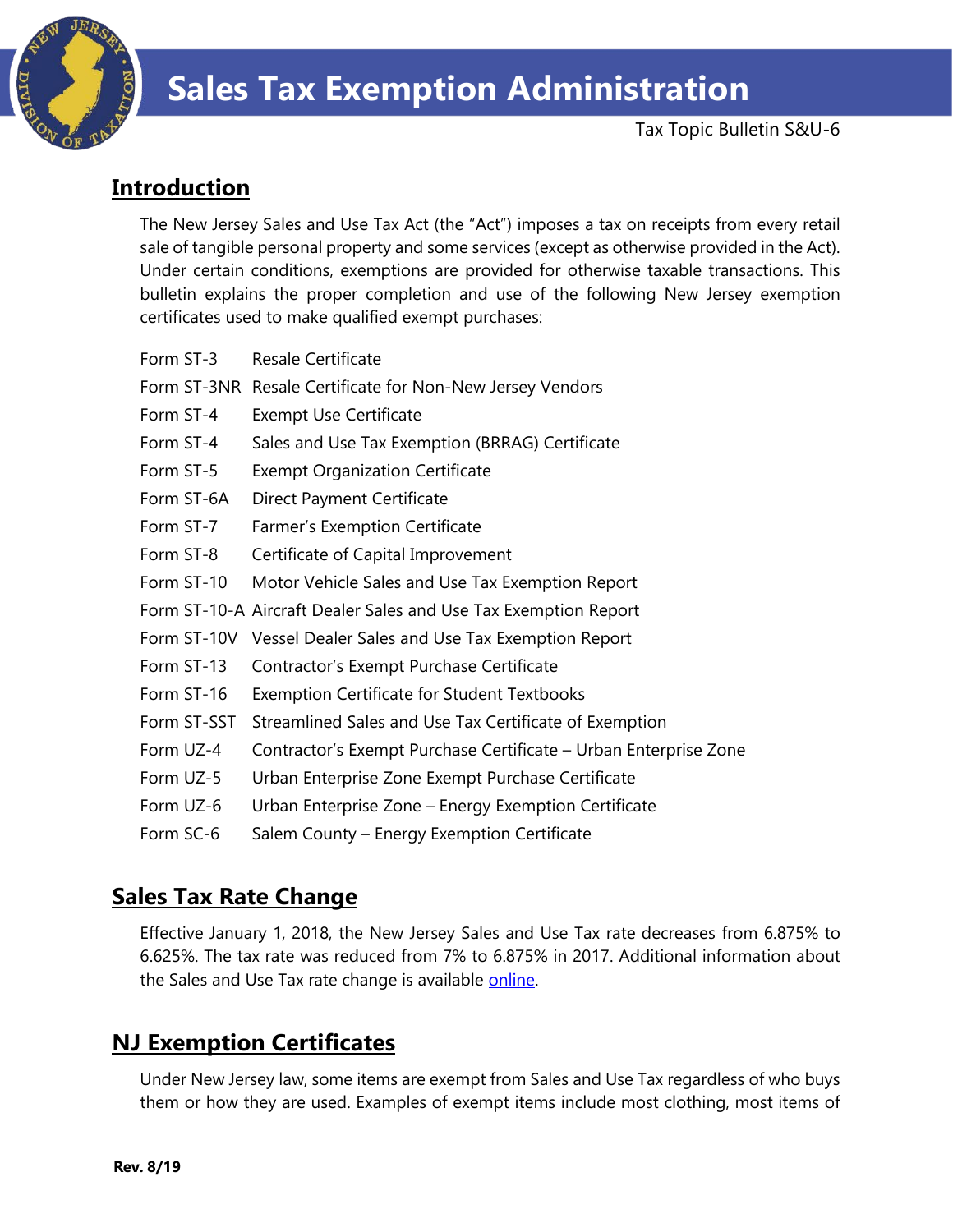food and drink (except when sold in or by restaurants or similar establishments), and prescription drugs. There are however, items that are exempt from tax only under certain conditions. The New Jersey Division of Taxation issues several exemption certificates that allow qualified individuals and businesses to purchase taxable merchandise and services tax-free. Each exemption certificate has its own specific use. In addition, New Jersey sellers and purchasers may accept and issue the Streamlined Sales and Use Tax Certificate of Exemption (ST-SST) in lieu of the exemption certificates issued by the Division.

Agencies of the federal government and the United Nations as well as the State of New Jersey and its political subdivisions are exempt from paying Sales Tax provided the agency making the purchase supplies the seller with a copy of a valid purchase order or contract signed by an authorized official. See *[Exempt Organization Certificate \(Form ST-5\)](#page-16-0)*.

# **Registration**

# **New Jersey Registration**

Any person or organization engaged in selling taxable goods or services in this state must register with the State for Sales Tax purposes by filing a business registration application (Form NJ-REG) at least 15 business days before starting operations or opening an additional place of business in this state. If your application indicates that you will collect Sales Tax or purchase items for resale, you will be sent a New Jersey Certificate of Authority (Form CA-1) for Sales Tax. This certificate is your authorization from the State of New Jersey to collect Sales Tax and to issue or accept exemption certificates.

The packet containing your Certificate of Authority will also contain your assigned New Jersey tax identification number, which is usually based on your federal employer identification number (FEIN). However, for security purposes, only a portion of that number is printed on Form CA-1. Your New Jersey tax identification number will appear on all preprinted forms sent to you by the State. You must include your tax identification number on all exemption certificates you issue.

A public records filing may also be required depending upon the type of business ownership. More information is available in the New Jersey Complete Business Registration Package (NJ [REG\)](http://www.state.nj.us/treasury/revenue/revprnt.shtml) or by calling 609-292-6400.

Form NJ-REG may be filed [online](http://www.state.nj.us/treasury/revenue/gettingregistered.shtml) from the Division of Revenue and Enterprise Service's New Jersey Business Gateway Services website. The public records filing required for certain businesses also may be completed online at the Business Gateway Service's website. (There is a fee associated with the public records filing.)

# **Streamlined Sales Tax Central Registration**

The central online registration system developed by the Streamlined Sales and Use Tax Project can be used as an alternative to the traditional registration system currently available through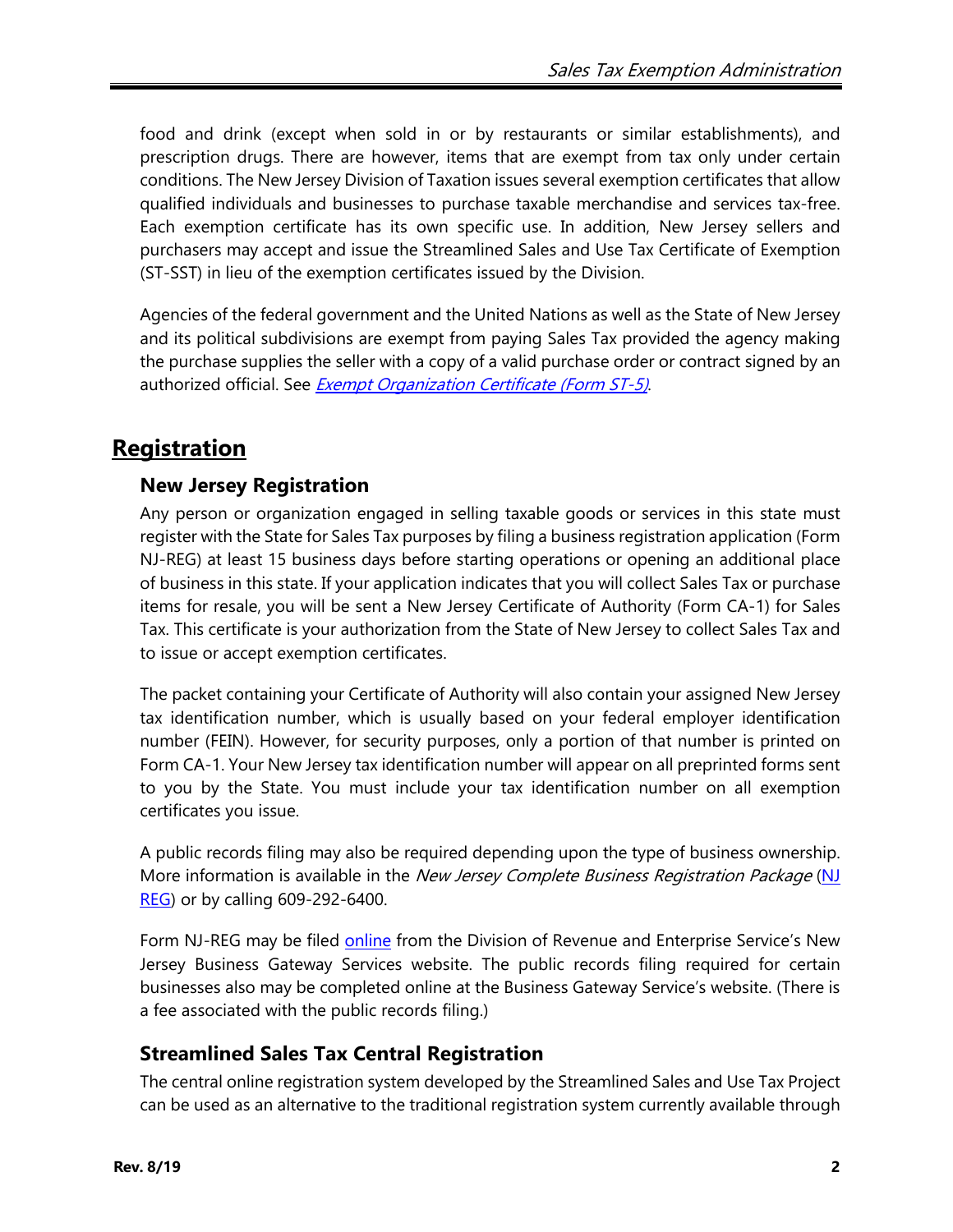the Division of Revenue's website. Registering through this central system is *voluntary*, unless the seller seeks to take advantage of the amnesty program.

Since New Jersey became a streamlined member state as of October 1, 2005, amnesty for New Jersey Sales and Use Tax ended on September 30, 2006. However, under limited circumstances a business may still obtain amnesty for uncollected Sales or Use Tax, as well as interest and penalties, for the period that the business was not registered in New Jersey, regardless of nexus. To obtain amnesty between September 30, 2006, and the ending date of May 31, 2007, the business must select a Certified Service Provider (CSP) or use a Certified Automated System (CAS).

Central registration constitutes registration with every state that is a member of the Streamlined Sales and Use Tax Project, including those that adopt the agreement after the seller registers. By registering through this system, sellers agree to collect and remit tax on all sales sourced to each member state. Thus, if the business makes predominantly mail-order or online sales, by registering through this system it subjects itself to collecting the appropriate tax for goods delivered to locations in each member state.

Sellers that register through the central system have the option of choosing among three methods of calculating, reporting, and remitting the tax. These methods involve the selection of a CSP or CAS, or using the seller's own proprietary system. Sellers also may report and remit tax based on traditional means, but there are benefits to using one of the other systems that will not be available for traditional systems. Privacy and confidentiality protections also are addressed.

Additional information concerning the central registration system, the identification and certification of CSPs and CASs, and other administrative simplifications is available on the [Streamlined Sales Tax website.](http://www.streamlinedsalestax.org/)

The central registration system may be accessed on the *Division's website*.

# **Issuing and Accepting Exemption Certificates**

Prior to October 1, 2005, both the purchaser issuing an exemption certificate and the seller accepting it had to be registered with New Jersey. Now purchasers not registered with New Jersey also may issue both the New Jersey exemption certificates and the Streamlined Certificate of Exemption [\(ST-SST\)](http://www.state.nj.us/treasury/taxation/pdf/other_forms/sales/st_sst.pdf).

# **Exemption Administration**

The following provisions apply when a purchaser claims an exemption:

1. The seller shall obtain identifying information from the purchaser and the reason for claiming a tax exemption at the time of the purchase;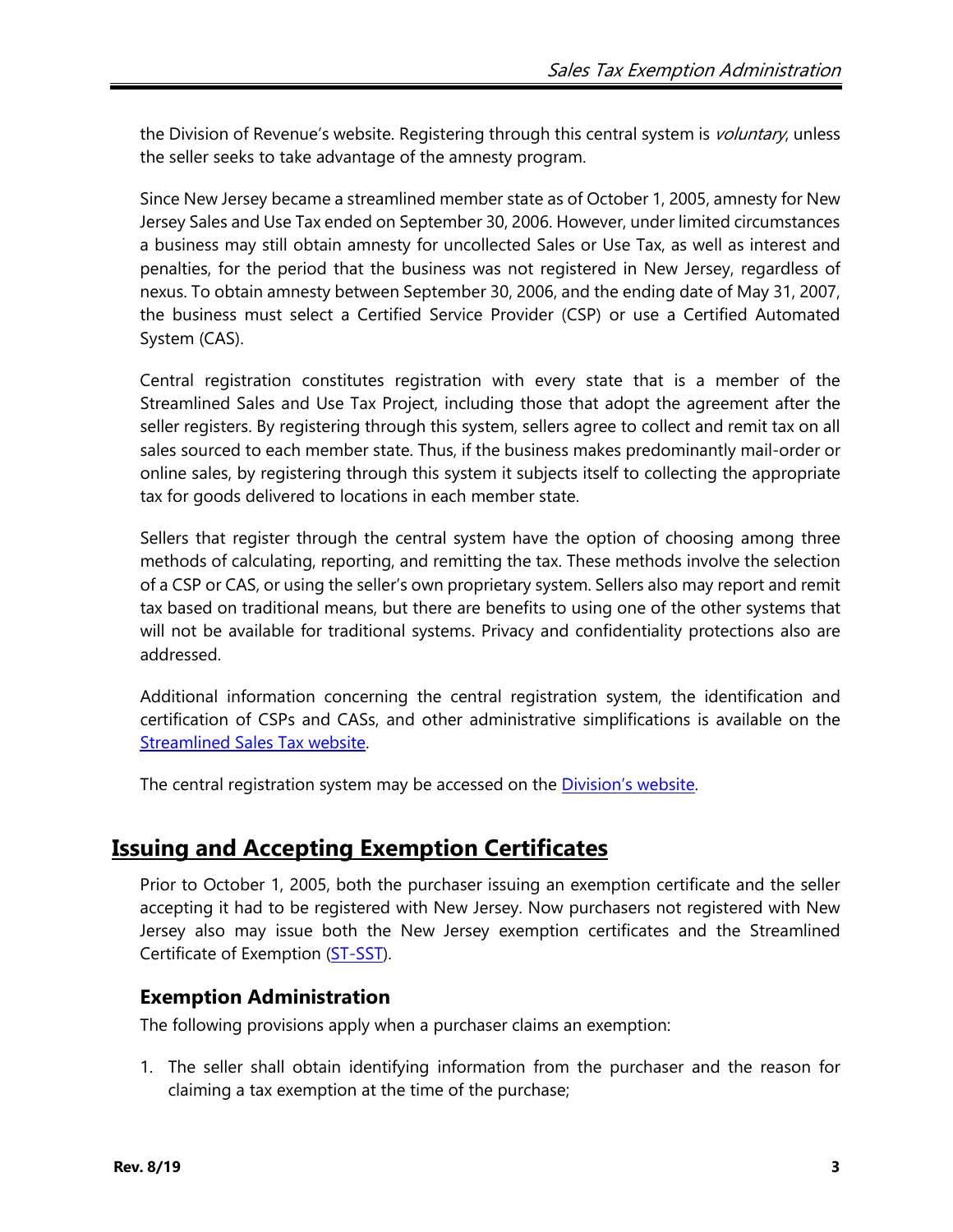- 2. A purchaser is not required to provide a signature to claim an exemption from tax unless a paper exemption certificate is used. A faxed certificate is considered a paper certificate;
- 3. The seller shall use the standard format for claiming an exemption electronically, once such format is adopted by the governing board;
- 4. The seller shall obtain the same information for proof of a claimed exemption regardless of the medium in which the transaction occurred;
- 5. The seller shall maintain proper records of exempt transactions and provide them to the State when requested;
- 6. Use-based and entity-based exemptions will be administered through a direct pay permit, an exemption certificate, or another means that does not burden sellers.

On and after October 1, 2005, New Jersey shall relieve sellers that follow these requirements from any tax otherwise applicable if it is determined that the purchaser improperly claimed an exemption and shall hold the purchaser liable for the nonpayment of tax. This relief from liability does not apply if a seller accepts an exemption certificate wherein the purchaser claims an entity-based exemption and the property or services are actually received by the purchaser at a location operated by the seller, and the State provides an exemption certificate clearly indicating that the claimed exemption is not available in New Jersey.

Graying out the exemption reason type on the Streamlined Certificate of Exemption (ST-SST) and posting it on the Division of Taxation's website is sufficient indication that a particular entity-based exemption is not available. For example, New Jersey law does not provide for a Sales and Use Tax exemption based on tribal status. The relief from liability also does not apply to a seller who fraudulently fails to collect the tax, or solicits purchasers to participate in an unlawful claim of exemption, or accepts an exemption certificate claiming multiple points of use for tangible personal property other than computer software.

# **New Jersey Exemption Certificates**

The purchaser must fill out the exemption certificate completely, providing the purchaser's New Jersey tax identification number, the name and address of the seller, and any other information specified on the form. Purchasers that are not registered with New Jersey must provide one of the following in lieu of a New Jersey tax identification number when issuing exemption certificates:

- 1. Federal employer identification number of the business
- 2. Out-of-state registration number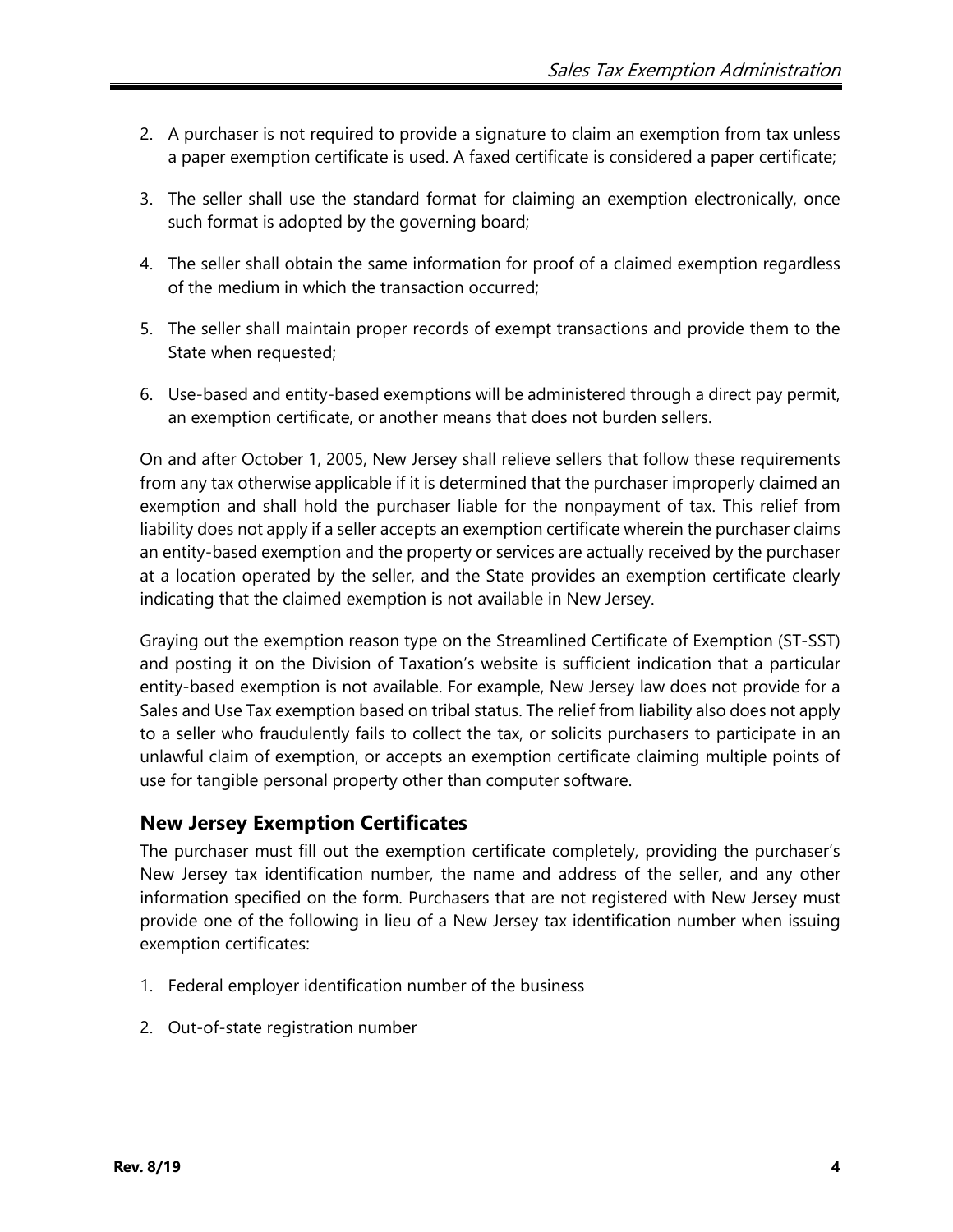Purchasers that do not have a New Jersey tax identification number, a federal employer identification number, or an out-of-state registration number may issue the following exemption certificates:

- [ST-4](http://www.state.nj.us/treasury/taxation/pdf/other_forms/sales/st4.pdf) Exempt Use Certificate
- [ST-7](http://www.state.nj.us/treasury/taxation/pdf/other_forms/sales/st7.pdf) Farmer's Exemption Certificate
- [ST-8](http://www.state.nj.us/treasury/taxation/pdf/other_forms/sales/st8.pdf) Certificate of Capital Improvement
- [ST-16](http://www.state.nj.us/treasury/taxation/pdf/other_forms/sales/st16.pdf) Exemption Certificate for Student Textbooks

However, the New Jersey seller *accepting* an exemption certificate always *must* be registered with New Jersey.

A single exemption certificate may cover additional purchases of the same general type of property by the same purchaser from the same vendor.

## <span id="page-4-0"></span>**Good Faith**

To act in *good faith* means to act in accordance with standards of honesty. In general, registered sellers that accept exemption certificates in good faith are relieved of liability for the collection and payment of Sales Tax on the transaction covered by the exemption certificate.

For good faith to be established, the following conditions must be met:

- Certificate must contain no statement or entry that the seller knows is false or misleading;
- Certificate must be an official form or a proper and substantive reproduction, including electronic;
- Certificate must be filled out completely;
- Certificate must be dated and include the purchaser's New Jersey tax identification number or, for a purchaser that is not registered in New Jersey, the federal employer identification number or out-of-state registration number. Individual purchasers must include their driver's license number; and
- Certificate or required data elements must be provided within 90 days of the sale.

## **Improper Certificates**

Unless all the good faith conditions are met, the seller should *not* accept the exemption certificate and *must* collect Sales Tax from the purchaser instead. Sales transactions that are not supported by properly executed exemption certificates are considered taxable sales. The burden of proof that tax was not required to be collected is on the purchaser.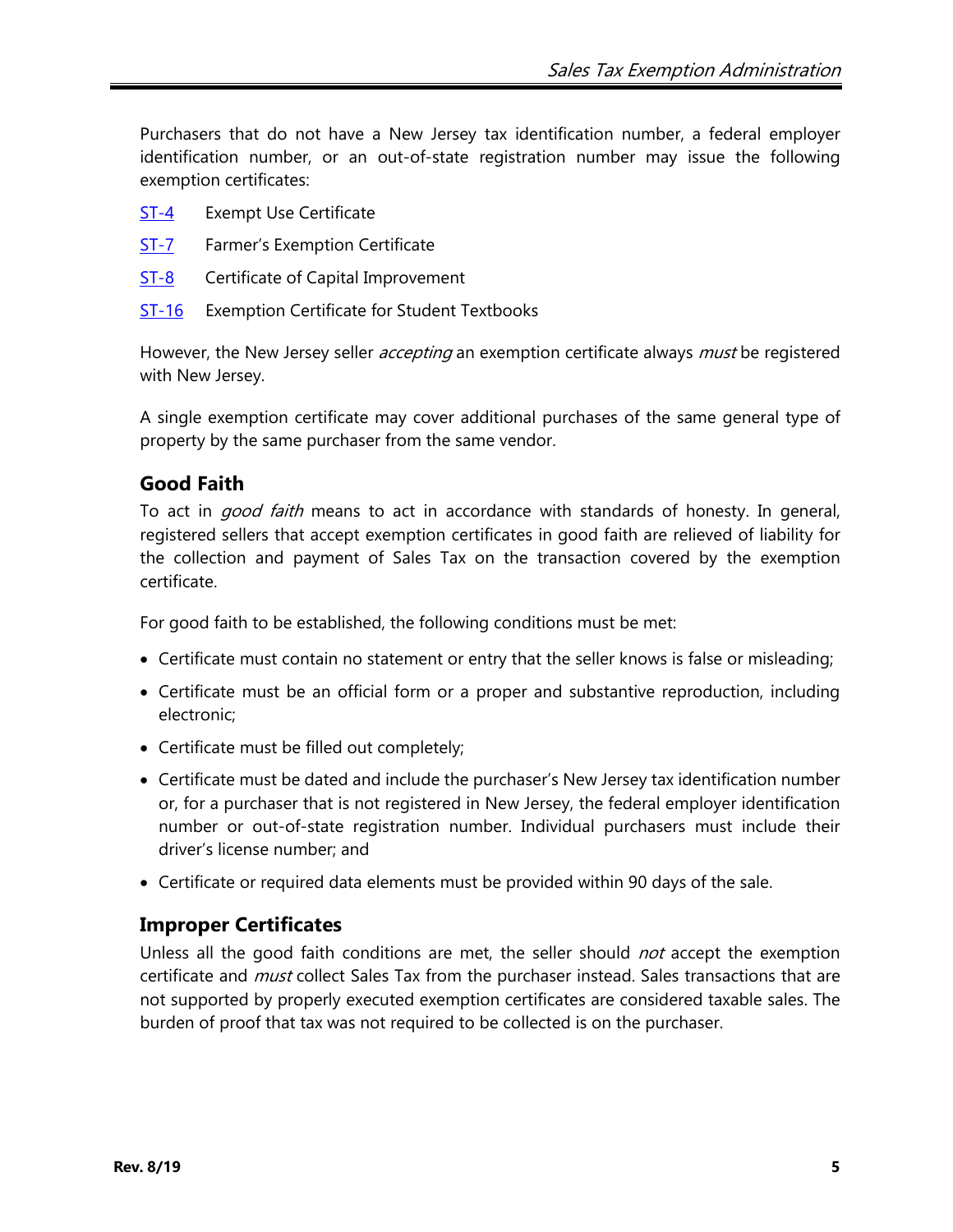# **Correcting Certificates**

Businesses have up to 90 days after the sale is completed to obtain a corrected certificate if the original exemption certificate lacked some necessary information, or if the information was incorrectly stated.

# **Retaining Certificates**

Certificates must be retained by the seller for at least four years from the date of the last transaction covered by the certificate. Certificates must be in the physical possession of the seller and available for inspection by the Division of Taxation.

# **Out-of-State Sales**

A business that sells taxable items to customers in another state and delivers the items sold out of state to the purchaser does not collect New Jersey Sales Tax. The seller's records should show the out-of-state destination point and the seller should keep evidence of the method of delivery to that location such as parcel post receipts, bills of lading, etc. For more information on out-of-state sales, request [ANJ-10,](http://www.state.nj.us/treasury/taxation/pdf/pubs/sales/anj10.pdf) Out-of-State Sales & New Jersey Sales Tax.

Sales are subject to New Jersey Sales Tax if the out-of-state customer takes delivery or possession of the items sold in this state at the time of purchase. However, if it is a purchase for resale, an out-of-state seller may issue a New Jersey Resale Certificate (Form ST-3) and not pay Sales Tax. An out-of-state seller may also make tax-exempt purchases in New Jersey of goods and services purchased for resale. See [Resale Certificate \(Form ST-3\)](#page-6-0) and Resale [Certificate for Non-New Jersey Vendors \(Form ST-3NR\)](#page-9-0).

# **Using Exemption Certificates**

# **Streamlined Sales and Use Tax Certificate of Exemption [\(Form ST-SST\)](http://www.state.nj.us/treasury/taxation/pdf/other_forms/sales/st_sst.pdf)**

In lieu of the New Jersey exemption certificates, a purchaser may use the Streamlined Sales and Use Tax Certificate of Exemption (ST-SST) to claim exemption in New Jersey. The purchaser must complete the form according to the instructions. The State of New Jersey requires that a State tax identification number, a federal employer identification number, or a driver's license number (for individual purchasers) be included.

If a valid New Jersey exemption reason is not listed on Form ST-SST, then under Section 5, "Reason for Exemption," the purchaser must circle "M" for "Other," and enter the exemption basis on the line provided. Some common New Jersey exemptions that are not listed are: recycling equipment, commercial motor vehicles, wrapping/packaging materials, research and development, and commercial printing. See *[Exempt Use Certificate \(Form ST-4\)](#page-9-1)* for additional information concerning these and other valid New Jersey exemptions.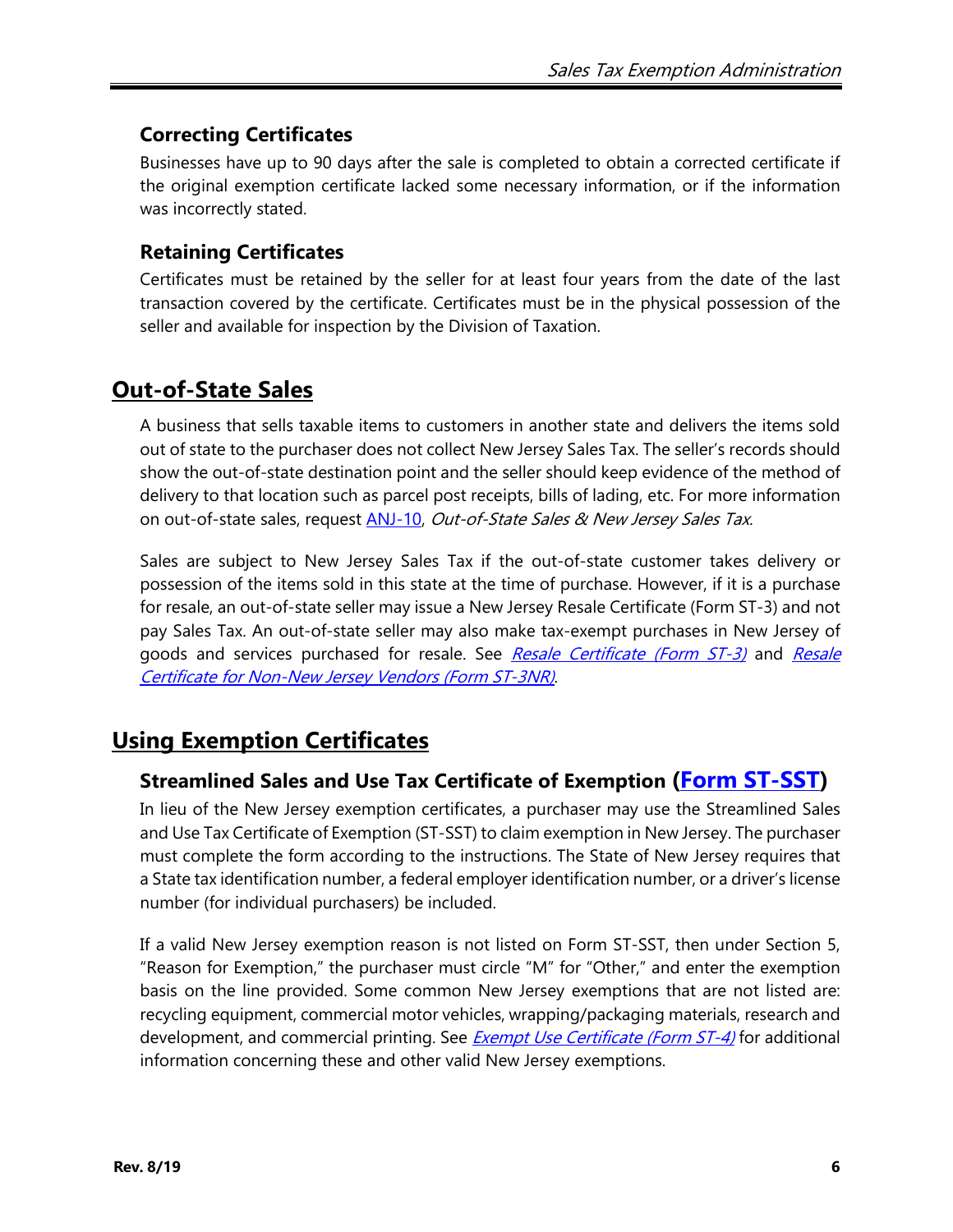# **New Jersey Exemption Certificates**

# <span id="page-6-0"></span>**Resale Certificate [\(Form ST-3\)](http://www.state.nj.us/treasury/taxation/pdf/other_forms/sales/st3.pdf)**

Form ST-3 is used by registered sellers to purchase tangible personal property either for resale in its present form or for incorporation into other property held for sale. When purchasing goods or services, a retailer or wholesaler issues Form ST-3 to the wholesaler or manufacturer. This exempts the retailer or wholesaler from the Sales Tax on the purchase. Sales Tax is collected when these items are sold at retail. New Jersey registered businesses may issue Form ST-3 when purchasing the following:

• **Inventory** intended for resale, rent, or lease

### **Example**

Ron, of Ron's Toy Store, purchases an inventory of dolls to sell on a retail basis. Ron issues the doll manufacturer a resale certificate instead of paying Sales Tax.

Ron also needs display cases for the dolls. He may not use a resale certificate when purchasing the display cases because they are not intended for resale. He must pay Sales Tax on the display cases.

### **Example**

Allen, of Appliance Rentals, Inc., purchases inventory to rent on a retail basis. He issues his supplier Form ST-3 and does not pay Sales Tax on the purchases. Allen will collect Sales Tax from his customers each time they rent an appliance from him.

When items purchased with a resale certificate are taken out of inventory for personal use, the business owner must pay New Jersey Use Tax on the items that are not resold. Use Tax is computed on the purchase price of the items at the current Sales Tax rate. For more information on Use Tax liabilities, request **ANJ-7**, Use Tax in New Jersey.

Inventory for resale does not include supplies and materials purchased by contractors. A contractor is someone who works on the land and/or buildings of another. Contractors (e.g., builders, landscapers) *always* must pay Sales Tax on the materials and supplies they purchase unless the property being worked on belongs to a qualified exempt organization, a qualified Urban Enterprise Zone business, or a qualified housing sponsor. See *Contractor's Exempt* [Purchase Certificate \(Form ST-13\)](#page-19-0) and [Contractor's Exempt Purchase Certificate -](#page-20-0) Urban [Enterprise Zone \(Form UZ-4\)](#page-20-0) for additional information.

**NOTE:** Fabricator/contractors (i.e., those who build, sell, and install items such as cabinets or heating ducts that become component parts of real property) and floor covering dealers follow special rules for paying Sales Tax on materials and supplies.

Additional information for contractors, including fabricator/contractors and floor covering dealers, is contained in Tax Topic Bulletin [S&U-3,](http://www.state.nj.us/treasury/taxation/pdf/pubs/sales/su3.pdf) Contractors and New Jersey Taxes, ANJ-4,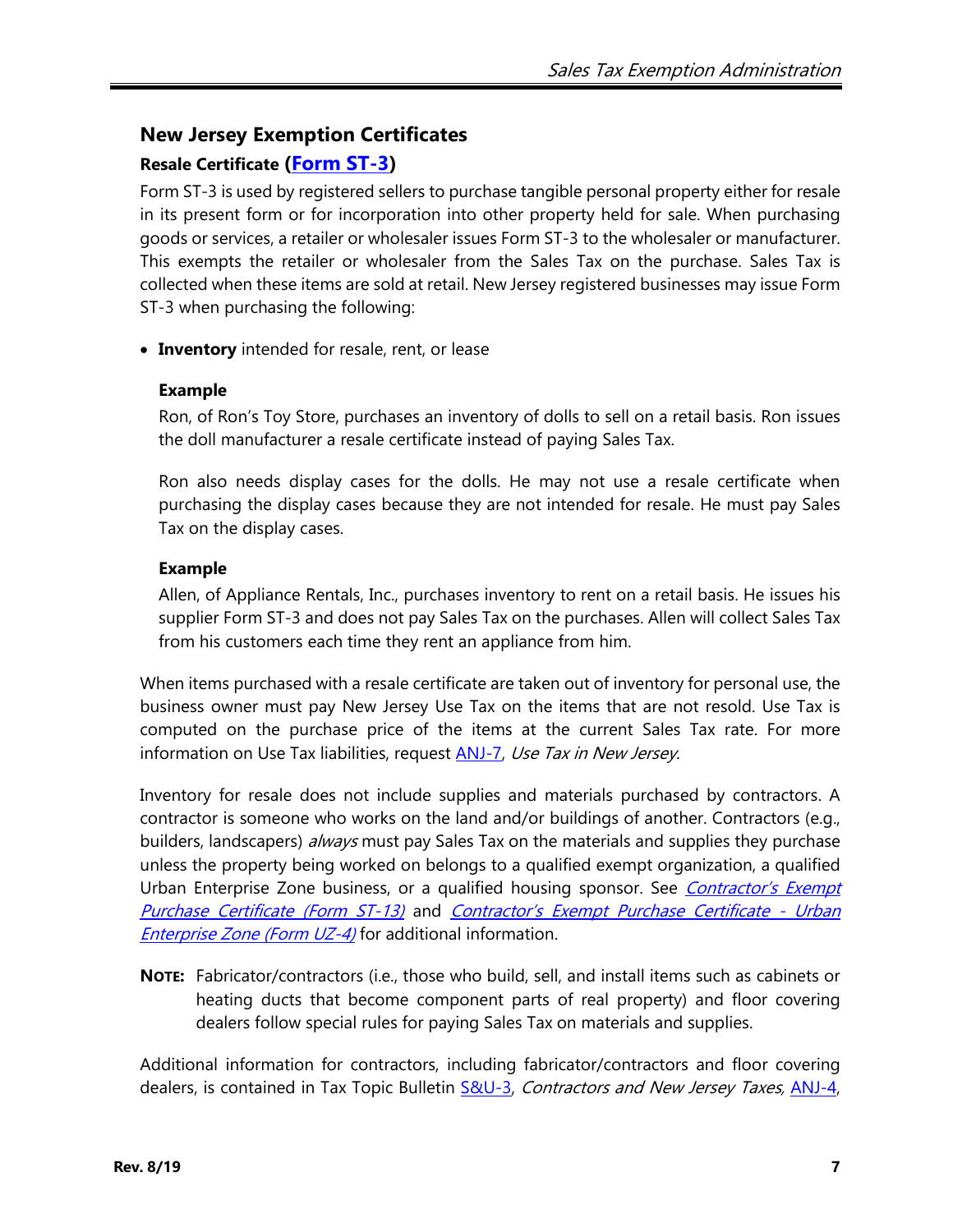Landscapers & New Jersey Sales Tax, and [ANJ-5,](http://www.state.nj.us/treasury/taxation/pdf/pubs/sales/anj5.pdf) Floor Covering Dealers & New Jersey Sales Tax.

• **Raw Materials** that will become component parts of the finished product

#### **Example**

Midge, a silversmith, purchases silver to make jewelry. She may issue her supplier Form ST-3 and pay no Sales Tax since the silver becomes part of the jewelry she is producing for resale.

When Midge purchases tools for her business, she may *not* use a resale certificate since the tools do not become a component part of her finished product. She must pay Sales Tax on the tools.

• **Services** for resale

#### **Example**

Tom's Gas Station is unable to complete all the repairs to a customer's car. Tom sends the car to a transmission specialist (Ace Transmission Repairs) who completes the work and returns the car to Tom's Gas Station. Tom may issue a resale certificate to the transmission specialist and pay no Sales Tax when he pays for the parts and services. When Tom bills his customer, he must charge Sales Tax on the total bill (i.e., the charges for both parts and labor).

If Tom has the garage's hydraulic lifts repaired, he may *not* issue a resale certificate to the repairman since the service rendered will not be resold. Tom must pay Sales Tax on the price of the repair.

The following is an illustration of how Tom will complete the Form ST-3 Resale Certificate he issued for the repair services purchased from Ace Transmission Repairs: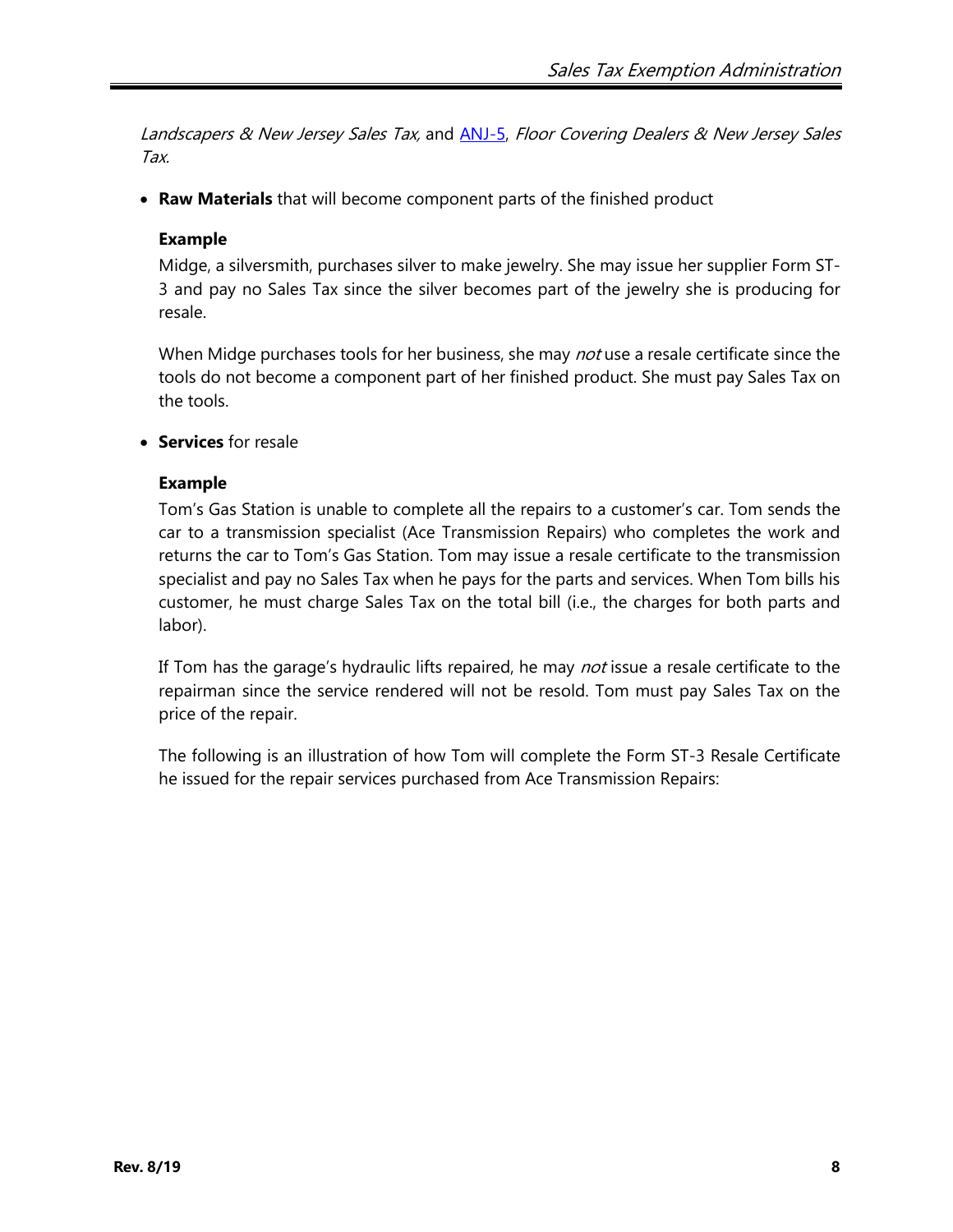| ST-3 (11-99, R-10)                                                                  |                                                                                                              |                                                                                                                                                                                                     |              |                                                                                                                                                                                                                                                                                                                                                                                                                                                                                                                |  |  |  |  |
|-------------------------------------------------------------------------------------|--------------------------------------------------------------------------------------------------------------|-----------------------------------------------------------------------------------------------------------------------------------------------------------------------------------------------------|--------------|----------------------------------------------------------------------------------------------------------------------------------------------------------------------------------------------------------------------------------------------------------------------------------------------------------------------------------------------------------------------------------------------------------------------------------------------------------------------------------------------------------------|--|--|--|--|
|                                                                                     |                                                                                                              | <b>State of New Jersey</b><br>DIVISION OF TAXATION                                                                                                                                                  |              |                                                                                                                                                                                                                                                                                                                                                                                                                                                                                                                |  |  |  |  |
|                                                                                     | The seller must collect the tax on a<br>sale of taxable property or services                                 | <b>SALES TAX</b>                                                                                                                                                                                    |              | PURCHASER'S NEW JERSEY<br>CERTIFICATE OF AUTHORITY NUMBER                                                                                                                                                                                                                                                                                                                                                                                                                                                      |  |  |  |  |
|                                                                                     | unless the purchaser gives him a<br>property completed New Jersey                                            | <b>FORM ST-3</b><br><b>RESALE CERTIFICATE</b>                                                                                                                                                       |              |                                                                                                                                                                                                                                                                                                                                                                                                                                                                                                                |  |  |  |  |
|                                                                                     | exemption certificate.                                                                                       |                                                                                                                                                                                                     |              | 222-678-901/000                                                                                                                                                                                                                                                                                                                                                                                                                                                                                                |  |  |  |  |
|                                                                                     |                                                                                                              | To be completed by purchaser and given to and retained by seller. See instructions on back.<br>Seller should read and comply with the instructions given on both sides of an exemption certificate. |              |                                                                                                                                                                                                                                                                                                                                                                                                                                                                                                                |  |  |  |  |
| Date 5/21/06<br>TO Ace Transmission Repairs                                         |                                                                                                              |                                                                                                                                                                                                     |              |                                                                                                                                                                                                                                                                                                                                                                                                                                                                                                                |  |  |  |  |
|                                                                                     | (Nane of Seller)                                                                                             |                                                                                                                                                                                                     |              |                                                                                                                                                                                                                                                                                                                                                                                                                                                                                                                |  |  |  |  |
|                                                                                     | 163 Holland Ave.<br>Address                                                                                  | <b>Budd Lake</b>                                                                                                                                                                                    | NJ.<br>State | 07828                                                                                                                                                                                                                                                                                                                                                                                                                                                                                                          |  |  |  |  |
|                                                                                     |                                                                                                              | City                                                                                                                                                                                                |              | zip                                                                                                                                                                                                                                                                                                                                                                                                                                                                                                            |  |  |  |  |
|                                                                                     | The undersigned certifies that:                                                                              |                                                                                                                                                                                                     |              |                                                                                                                                                                                                                                                                                                                                                                                                                                                                                                                |  |  |  |  |
|                                                                                     |                                                                                                              |                                                                                                                                                                                                     |              | (1) He holds a valid Certificate of Authority (number shown above) to collect State of New Jersey Sales and Use Tax.                                                                                                                                                                                                                                                                                                                                                                                           |  |  |  |  |
|                                                                                     | (2) He is principally engaged in the sale of (indicate nature of merchandise or service sold):               |                                                                                                                                                                                                     |              |                                                                                                                                                                                                                                                                                                                                                                                                                                                                                                                |  |  |  |  |
|                                                                                     |                                                                                                              | Motor fuels, supplies, and auto repairs                                                                                                                                                             |              |                                                                                                                                                                                                                                                                                                                                                                                                                                                                                                                |  |  |  |  |
|                                                                                     |                                                                                                              |                                                                                                                                                                                                     |              |                                                                                                                                                                                                                                                                                                                                                                                                                                                                                                                |  |  |  |  |
|                                                                                     |                                                                                                              |                                                                                                                                                                                                     |              |                                                                                                                                                                                                                                                                                                                                                                                                                                                                                                                |  |  |  |  |
| The merchandise or services being herein purchased are described as follows:<br>(3) |                                                                                                              |                                                                                                                                                                                                     |              |                                                                                                                                                                                                                                                                                                                                                                                                                                                                                                                |  |  |  |  |
|                                                                                     |                                                                                                              |                                                                                                                                                                                                     |              |                                                                                                                                                                                                                                                                                                                                                                                                                                                                                                                |  |  |  |  |
|                                                                                     |                                                                                                              |                                                                                                                                                                                                     |              |                                                                                                                                                                                                                                                                                                                                                                                                                                                                                                                |  |  |  |  |
|                                                                                     | (4) The merchandise described in (3) above is being purchased: (check one or more of the blocks which apply) |                                                                                                                                                                                                     |              |                                                                                                                                                                                                                                                                                                                                                                                                                                                                                                                |  |  |  |  |
| (a) $\Box$ For resale in its present form.                                          |                                                                                                              |                                                                                                                                                                                                     |              |                                                                                                                                                                                                                                                                                                                                                                                                                                                                                                                |  |  |  |  |
|                                                                                     |                                                                                                              | (b) $\Box$ For resale as converted into or as a component part of a product produced by the undersigned.                                                                                            |              |                                                                                                                                                                                                                                                                                                                                                                                                                                                                                                                |  |  |  |  |
|                                                                                     |                                                                                                              |                                                                                                                                                                                                     |              | $\left\langle \mathbf{c}\right\rangle$ $\quad$ $\Box$ For use in the performance of a taxable service on personal property, where the property which is the                                                                                                                                                                                                                                                                                                                                                    |  |  |  |  |
|                                                                                     |                                                                                                              | subject of this Certificate becomes part of the property being serviced or is later transferred to the<br>purchaser of the service in conjunction with the performance of the service.              |              |                                                                                                                                                                                                                                                                                                                                                                                                                                                                                                                |  |  |  |  |
|                                                                                     | (5) The services described in (3) above are being purchased: /check the block which applies)                 |                                                                                                                                                                                                     |              |                                                                                                                                                                                                                                                                                                                                                                                                                                                                                                                |  |  |  |  |
|                                                                                     |                                                                                                              |                                                                                                                                                                                                     |              |                                                                                                                                                                                                                                                                                                                                                                                                                                                                                                                |  |  |  |  |
|                                                                                     |                                                                                                              | (a) [3] By a vendor who will either collect the tax or will resell the services.                                                                                                                    |              |                                                                                                                                                                                                                                                                                                                                                                                                                                                                                                                |  |  |  |  |
|                                                                                     |                                                                                                              | (b) $\Box$ To be performed on personal property held for sale.                                                                                                                                      |              |                                                                                                                                                                                                                                                                                                                                                                                                                                                                                                                |  |  |  |  |
|                                                                                     | the information shown in this Certificate is true.<br><b>NAME OF PURCHASER</b>                               | Tom's Gas Station, Inc.<br>16 Beverly Dr., Budd Lake, NJ 07828                                                                                                                                      |              | (as negistered with the New Jersey Division of Taxation)                                                                                                                                                                                                                                                                                                                                                                                                                                                       |  |  |  |  |
|                                                                                     | (Address of Purchaser)                                                                                       |                                                                                                                                                                                                     |              |                                                                                                                                                                                                                                                                                                                                                                                                                                                                                                                |  |  |  |  |
|                                                                                     | Bv                                                                                                           | <b>Thomas Abbott</b><br>(Signature of owner, partner, officer of corporation, etc.)                                                                                                                 |              | I, the undersigned purchaser, have read and complied with the instructions and rules promulgated pursuant to the New<br>Jersey Sales and Use Tax Act with respect to the use of the Resale Certificate, and it is my belief that the seller<br>named herein is not required to collect the sales or use tax on the transaction or transactions covered by this<br>Certificate. The undersigned purchaser hereby swears (under the penalties for perjury and false swearing) that all of<br>President<br>(Tite) |  |  |  |  |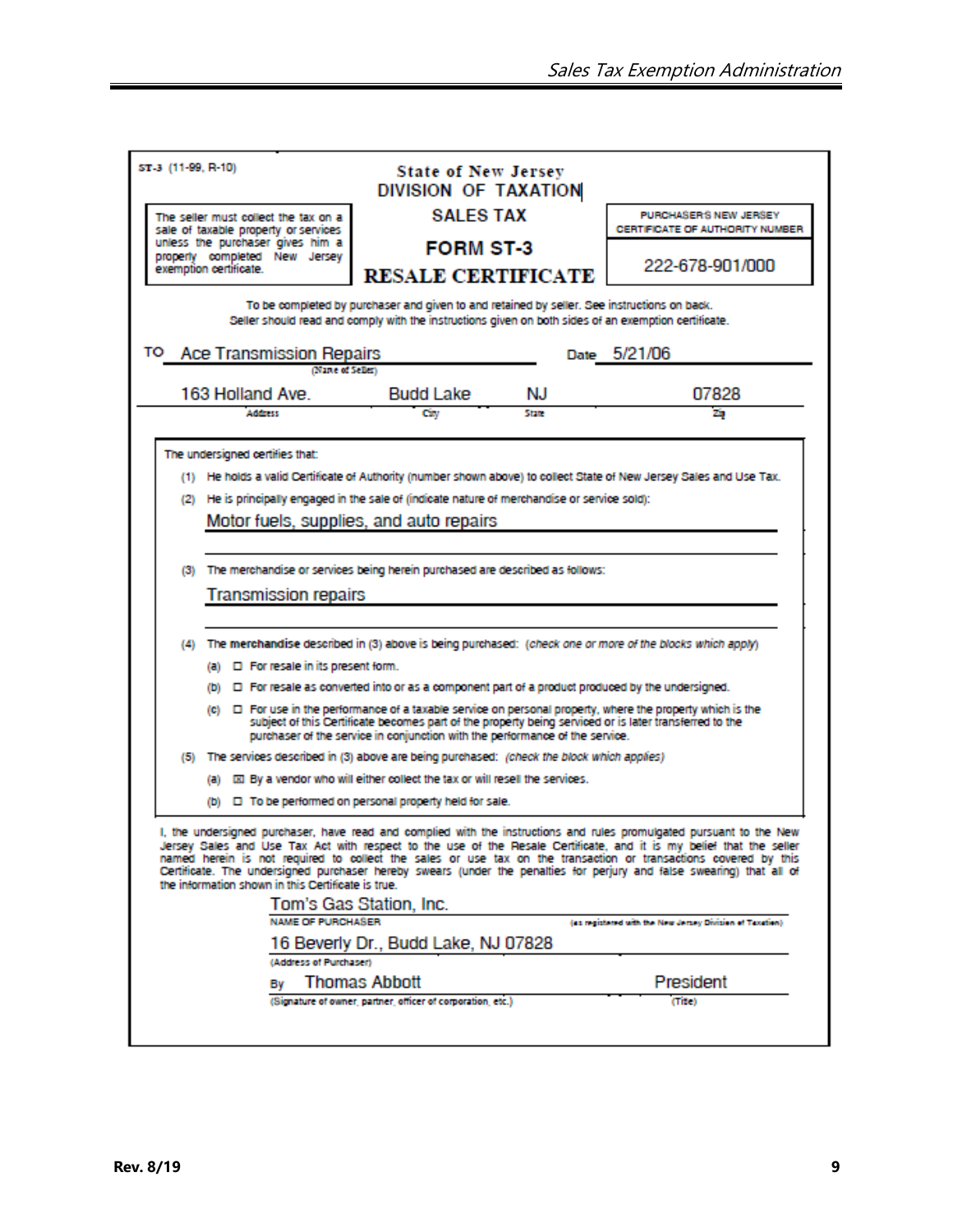#### <span id="page-9-0"></span>**Resale Certificate for Non-New Jersey Vendors [\(Form ST-3NR\)](http://www.state.nj.us/treasury/taxation/pdf/other_forms/sales/st3nr.pdf)**

Form ST-3NR can be used by qualified out-of-state vendors to make tax-exempt purchases in New Jersey of goods or services purchased for resale. "Qualified out-of-state vendors" are vendors that (1) are not registered with New Jersey, (2) are not required to be registered with New Jersey, and (3) are registered with another state.

When a qualified out-of-state vendor carries the goods away from the point of sale, or sends his/her own vehicle or messenger to pick them up in New Jersey, the qualified out-of-state vendor may use the Resale Certificate for Non-New Jersey Vendors (Form ST-3NR). The ST-3NR requires the person picking up the merchandise to provide acceptable identification (i.e., driver's license of any state in the United States, major credit card including photograph, or any identification card that includes a number *and* a photograph *and* the bearer's address).

Qualified out-of-state vendors may use Form ST-3NR or the Streamlined Certificate of Exemption (ST-SST) for drop-shipment sales in New Jersey. A drop shipment occurs when an out-of-state seller that is not registered with New Jersey instructs a New Jersey vendor to deliver merchandise to the out-of-state seller's customer in New Jersey.

### <span id="page-9-1"></span>**Exempt Use Certificate [\(Form ST-4\)](http://www.state.nj.us/treasury/taxation/pdf/other_forms/sales/st4.pdf)**

Form ST-4 makes it possible for businesses to purchase production machinery, packaging supplies, and other goods or services without paying Sales Tax if the way they intend to use these items is specifically exempt under New Jersey law. The exemption does not apply to services performed on the property, except as otherwise noted.

In addition to the following qualified purchases, Form ST-4 also may be used by the federal government, the United Nations, the State of New Jersey and any of their agencies as acceptable proof of exemption from Sales Tax when making cash purchases of \$150 or less instead of an official purchase order or contract. See *Exempt Organization Certificate (Form*  $ST-5$ ).

- **Advertising for Use Out of State:** See [Direct-Mail Advertising for Use Out of](#page-11-0) State.
- **Certain Aircraft:** (a) Aircraft used by an air carrier as defined by the Civil Aeronautics Board or the Code of Federal Regulations having its principal place of operations within New Jersey and engaging in interstate, foreign, or intrastate air commerce. Repairs to such aircraft, including the installation of equipment or machinery and replacement parts and labor therefor, are also exempt. (b) Repairs to aircraft having a maximum takeoff weight of 6,000 pounds or more as certified by the Federal Aviation Administration, including machinery or equipment installed on such aircraft and replacement parts therefor. However, the exemption does not extend to purchases of this class of aircraft.
- **Certain Buses:** Bus companies whose rates are regulated by the Interstate Commerce Commission or the Department of Transportation may purchase buses for public passenger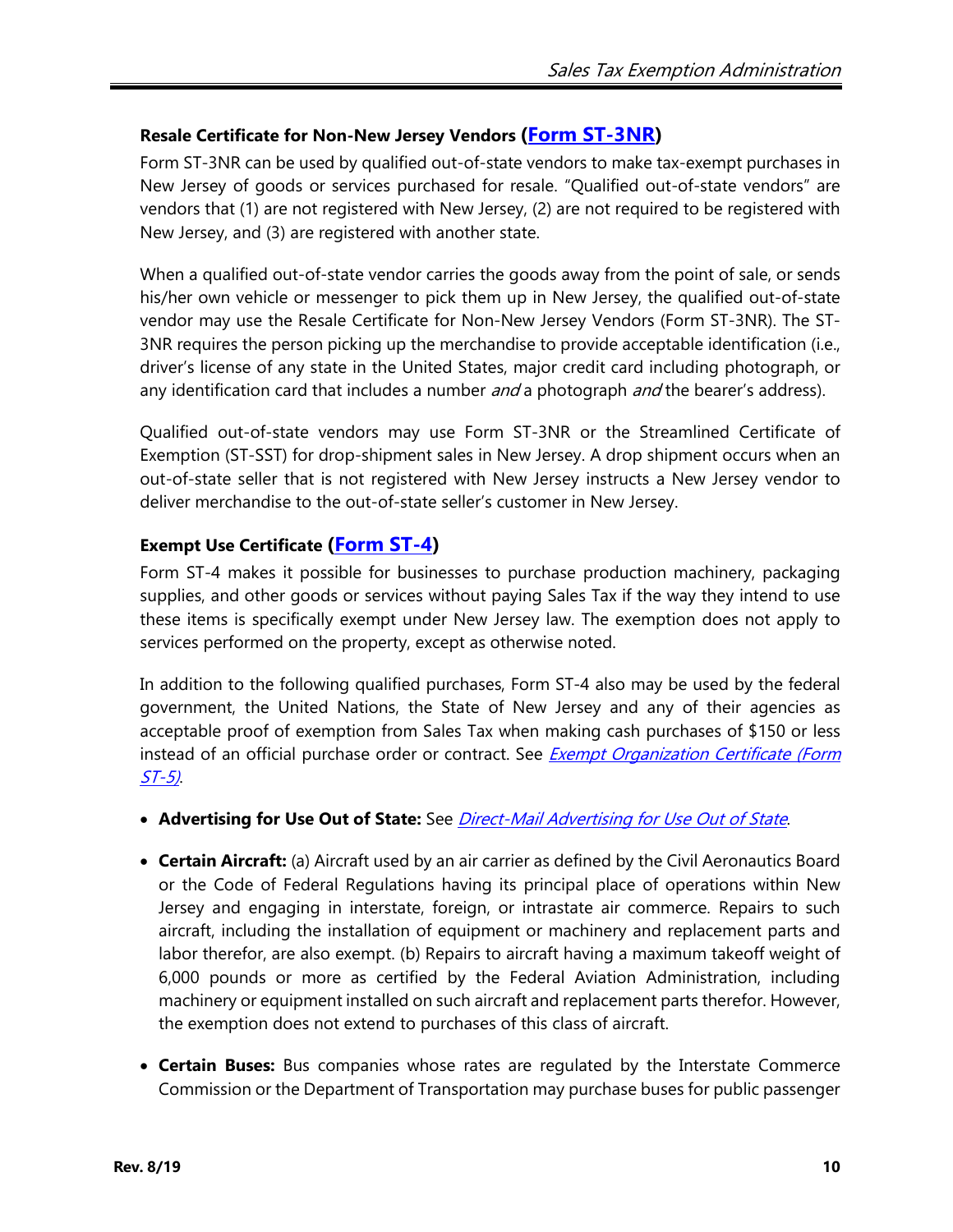transportation with Form ST-4. This exemption also applies to buses purchased by common or contract carriers that transport children to and from school. Repair and replacement parts for qualified buses as well as labor charges associated with such repairs are also entitled to exemption.

- **Certain Chemicals and Catalysts:** Materials used to induce chemical or refining processes in which the materials are an essential part of the process but do not become part of the finished product.
- **Commercial Fishing Boats:** Certain boats, including commercial party boats (headboats) engaged in sport fishing and subject to annual inspection by the U.S. Coast Guard, and vessels primarily engaged in commercial fishing or shell fishing. Also exempt are charges for repairs, alterations, reoutfitting of boats, fuel, maintenance, and charges for supplies (other than articles purchased for the original equipping of a new ship). Equipment necessary for harvesting fish and shellfish may also be purchased with Form ST-4.
- <span id="page-10-0"></span>• **Commercial Motor Vehicles:** The purchase, rental, or lease of commercial trucks, tractors, trailers, and vehicles used in combination with such, that are registered as required by New Jersey law and have a gross vehicle weight rating of more than 26,000 pounds or are operated exclusively for the carriage of interstate freight pursuant to federal law are exempt from tax. Repair parts and replacement parts also are exempt. The exemption also applies to trucks, trailers, and truck-trailer combinations that are used directly and exclusively in the production for sale of tangible personal property on farms when the vehicles have a gross vehicle weight rating in excess of 18,000 pounds and are registered with the Motor Vehicle Commission for farm use. A New Jersey Exempt Use Certificate, Form ST-4, should be issued to the seller at the time of purchase. The purchaser is not required to be registered with the State to issue Form ST-4 for the purchase of commercial motor vehicles.

#### **Example**

Fred is a commercial trucker. He operates a vehicle which is registered in Pennsylvania and has a gross vehicle weight rating in excess of 26,000 pounds. When Fred has repairs made in New Jersey, he may give his mechanic an exempt use certificate instead of paying Sales Tax on the parts. Sales Tax must be paid on the charges for labor. As a qualified nonregistered purchaser, Fred will enter his FEIN or out-of-state registration number on Form ST-4. When Fred buys motor oil for his truck, he may not issue an exempt use certificate. Motor oil is a supply, and Sales Tax must be paid at the time of purchase.

- **Commercial Printing:** Machinery and equipment used by businesses engaged in commercial printing, publishing of periodicals, books, business forms, greeting cards, or miscellaneous publishing, typesetting, photoengraving, electrotyping, stereotyping, and lithographic platemaking, including supplies.
- **Communications:** Telephones, telephone lines, cables, central office equipment, or station apparatus, or other machinery or equipment, including comparable telegraph equipment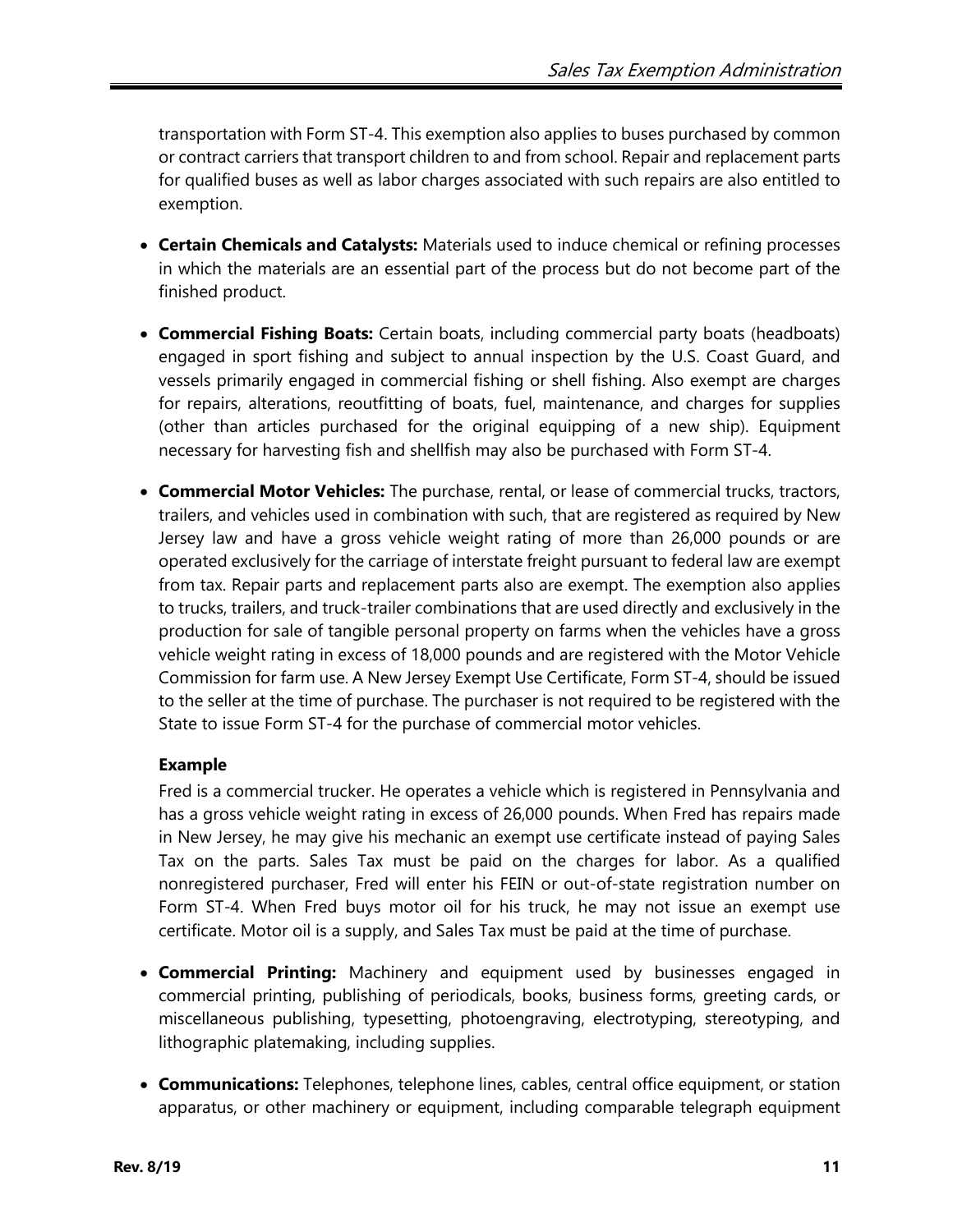sold to a service provider subject to the jurisdiction of the Board of Public Utilities or the Federal Communications Commission, for use directly and primarily in receiving at destination or initiating, transmitting, and switching telephone, telegraph, or interactive telecommunications service for sale to the general public.

<span id="page-11-0"></span>• **Direct-Mail Advertising for Use Out of State:** Direct mail prepared within or outside of New Jersey by a New Jersey direct-mail advertising or promotional firm for distribution out of state. The exemption applies to charges for printing or production of direct mail, whether prepared in New Jersey or shipped into this state after preparation and stored for subsequent shipment to out-of-state customers. The exemption also applies to direct-mail processing services performed in connection with the distribution of direct mail to out-ofstate recipients. Direct-mail processing services include, but are not limited to, preparing and maintaining mailing lists, addressing, separating, folding, inserting, sorting, and packaging direct mail.

### **Example**

The A-1 advertising agency, located in Trenton, New Jersey, produced a brochure promoting the products of the Smooth-Touch Leather Company of Langhorne, Pennsylvania. A-1 also packaged, labeled, sorted, and mailed the brochure to prospective customers whose names were selected from a mailing list prepared and maintained by the agency. Of the 150,000 brochures distributed, 80% were mailed to addresses outside New Jersey. When A-1 bills Smooth-Touch, it must charge Sales Tax on 20% of its fee for printing the brochures since that is the percentage of direct mail that was distributed in New Jersey. A-1 must also charge Sales Tax on 20% of its fee for the direct-mail processing services performed in connection with distributing the brochures. Separately stated charges for the design and layout of the brochure are nontaxable advertising services.

As of October 1, 2006, delivery charges imposed by the seller of a taxable service are subject to tax. Delivery charges include postage, even if separately stated. Thus, postage charged by the direct mailer is subject to tax if the processing service is taxable. A-1 must charge Sales Tax on 20% of the delivery charges based on the percentage of brochures that were distributed in New Jersey.

If A-1 performed no direct-mail processing services, but simply produced the brochures and sent them all to Smooth-Touch in Pennsylvania, A-1 would not charge Sales Tax on its fee for printing the brochures or on the charges for delivering them to the company since the direct mail was shipped to a location outside New Jersey.

• **Certain Broadcasting Equipment:** Machinery, apparatus, or equipment used directly and primarily in the production or transmission of radio or television broadcasts by commercial broadcasters operating under a broadcasting license issued by the Federal Communications Commission or by providers of cable/satellite television program services. The exemption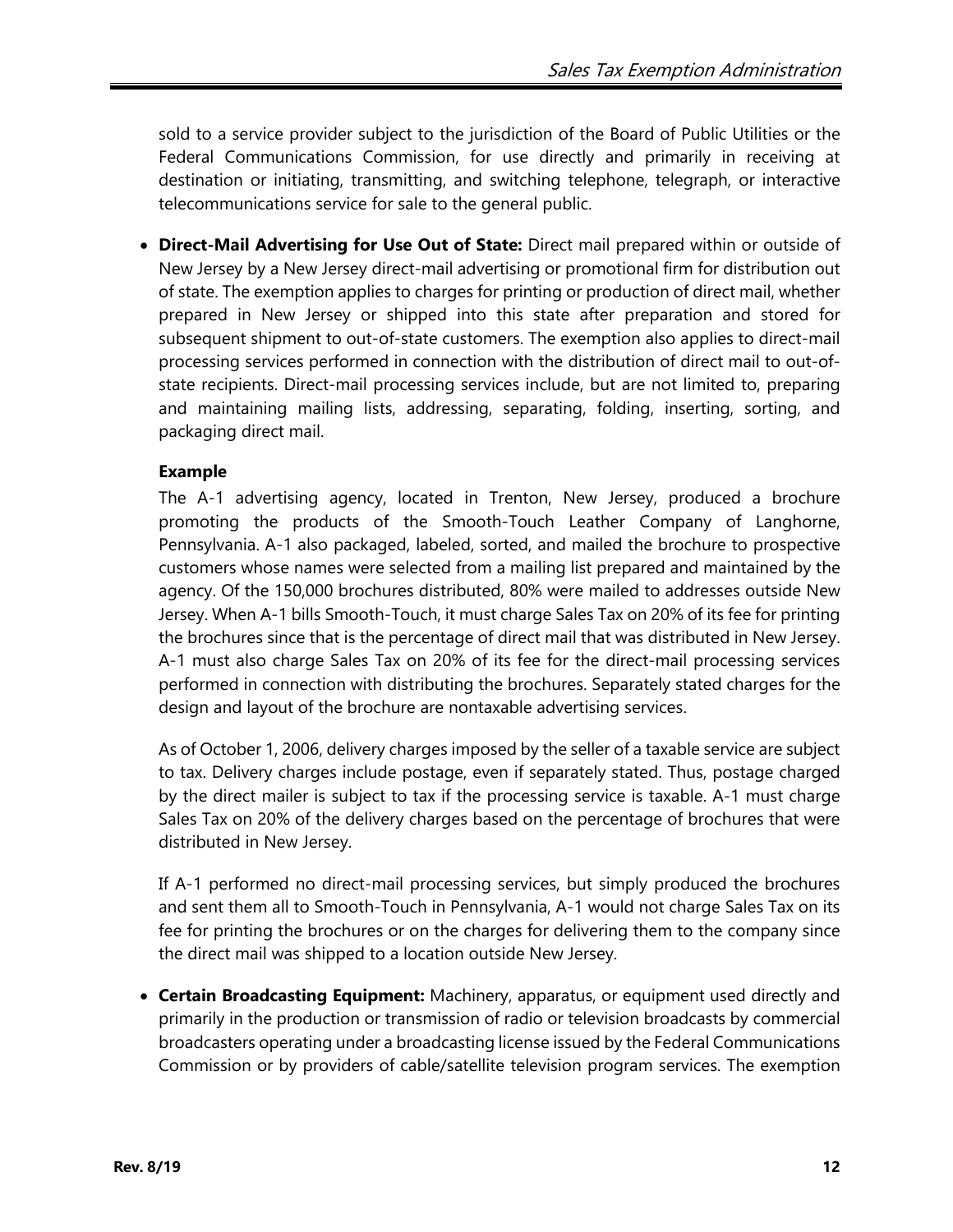also applies to parts with a useful life of more than one year. Equipment used in the construction or operation of towers does not qualify for the exemption.

- **Film/Video Production:** Tangible personal property used directly and primarily in the production of film or video for sale including motor vehicles, replacement parts (without regard to useful life), tools, and supplies. Charges for installing, maintaining, servicing, or repairing such property also are exempt. "Film or video" means motion pictures including feature films, shorts and documentaries, television films or episodes, and similar film and video productions whether for broadcast, cable, closed circuit, or unit distribution, and whether in the form of film, tape, or other analog or digital medium. The exemption does not apply to any film or video produced by or on behalf of a corporation or other person for its own internal use for training, advertising, or other similar purposes.
- **Film, Audio/Visual Material:** Films, records, tapes, and other types of visual or sound transcriptions produced for exhibition in theaters or for broadcast by radio or television stations or networks and not used for advertising may also be purchased with Form ST-4.
- **Limousines:** Limousines sold to a person licensed under New Jersey law to operate a limousine service and charges for the repair, including replacement parts, of a limousine operated by a person so licensed or by a person licensed by another state or by the United States to operate a limousine service.

A "limousine" is defined as (1) a motor vehicle registered under the provisions of N.J.S.A. 39:3-19.5, or registered as a limousine under the laws of another state or the United States; and (2) used exclusively in the business of carrying passengers for hire to provide prearranged passenger transportation at a premium fare on a dedicated, nonscheduled, charter basis, that is not conducted on a regular route and with a seating capacity of no more than 14 passengers, excluding the driver.

For purposes of the exemption, a limousine does not include any taxicab, hotel or airport shuttle or bus, or bus used solely to transport children or teachers to and from school, nor does it include any vehicle owned and operated without charge by a business entity for its own purposes.

- **Newspaper Advertising:** Advertising materials to be published in a newspaper or magazine, such as display or classified ads.
- **Newspaper Production Machinery:** Machinery and equipment used directly and primarily in the production of newspapers, including supplies. This machinery and equipment must be located in the production department of a newspaper plant.
- **Wrapping/Packaging Materials:** Wrapping paper, bags, cartons, tape, rope, twine, labels, nonreturnable containers, and all other packaging supplies when the use of the supplies is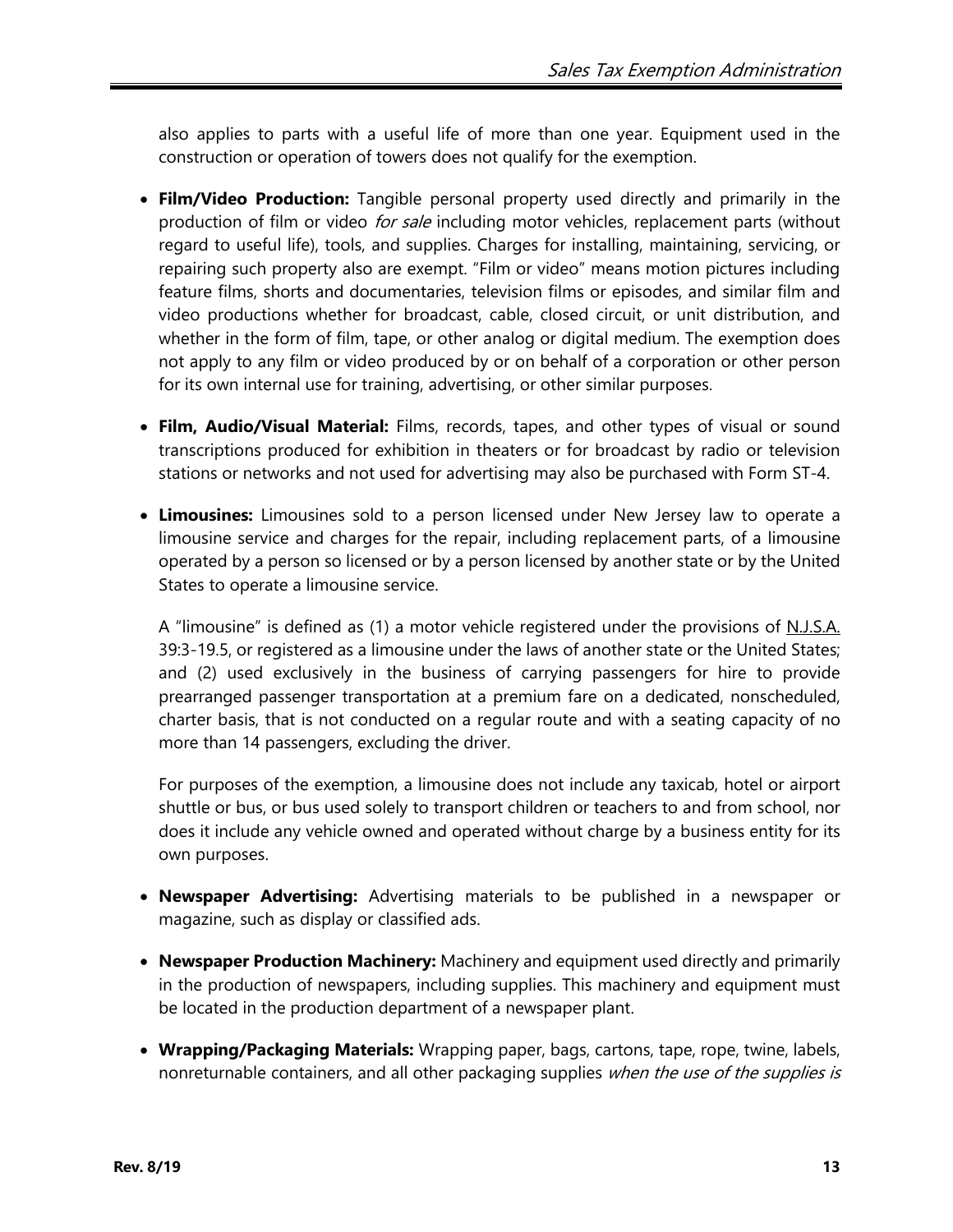incidental to the delivery of merchandise. Storage containers are not considered to be packaging materials. However, containers used in a farming enterprise are exempt.

### **Example**

Henry Johnson owns a company (Crest Manufacturing, Inc.) that manufactures television sets. To deliver the sets to wholesalers, he must package them in cardboard boxes and seal the boxes with tape. When Henry purchases the boxes and rolls of tape, he may issue his supplier an exempt use certificate. However, he may not purchase the tape dispensers with Form ST-4 as these items are not part of the packaging used to deliver the television sets.

The following is an example of how Henry will complete Form ST-4 when purchasing the packaging materials necessary to deliver his television sets: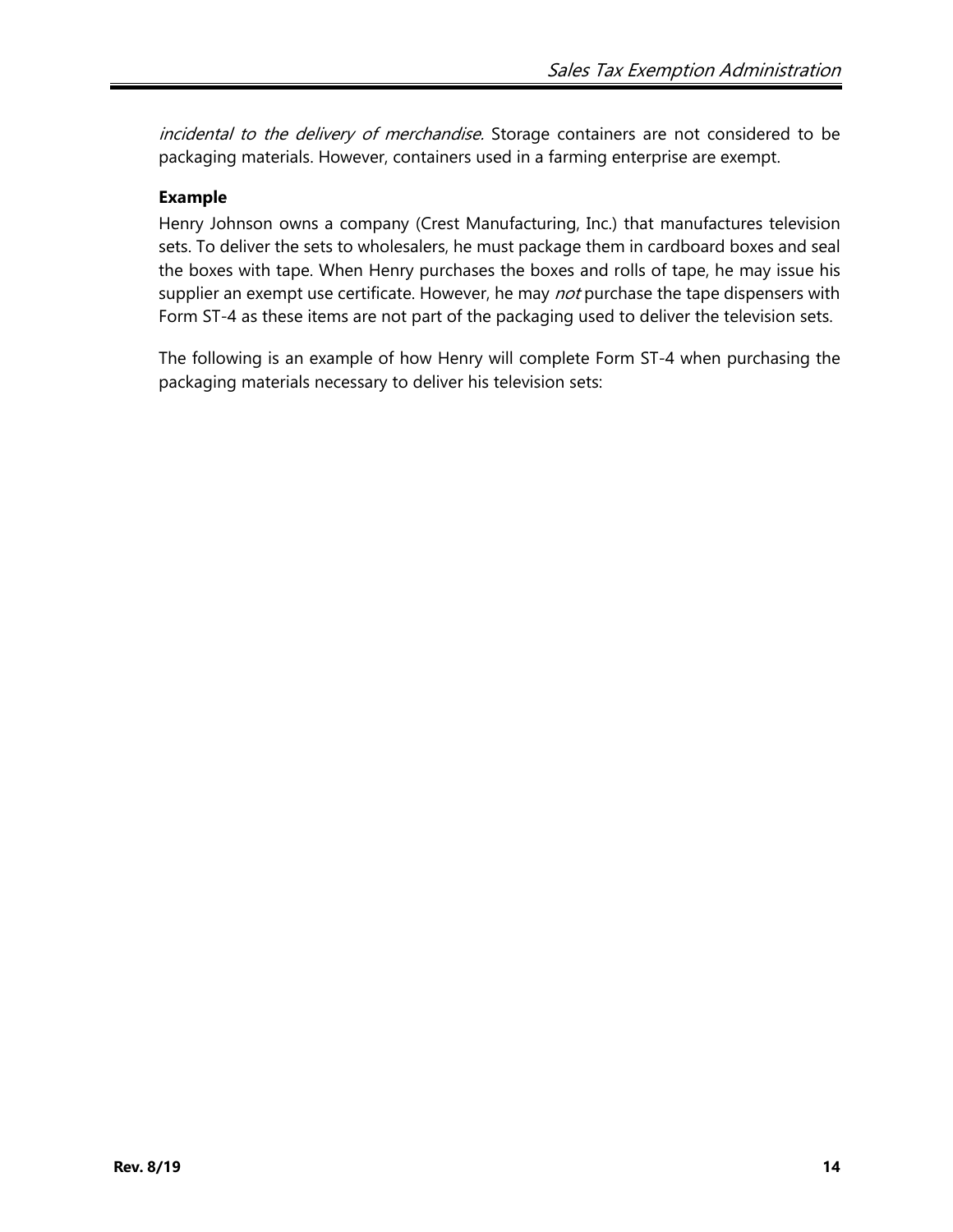| ST-4 (2-00, R-12)                                                                                                                                                                                                                                                                                                                                                                                                                                                                                                                              | <b>State of New Jersey</b><br>DIVISION OF TAXATION     |                                                                              |                                                           |       |  |  |  |  |  |  |
|------------------------------------------------------------------------------------------------------------------------------------------------------------------------------------------------------------------------------------------------------------------------------------------------------------------------------------------------------------------------------------------------------------------------------------------------------------------------------------------------------------------------------------------------|--------------------------------------------------------|------------------------------------------------------------------------------|-----------------------------------------------------------|-------|--|--|--|--|--|--|
| <b>ELIGIBLE NONREGISTERED</b><br>PURCHASER: SEE INSTRUCTIONS"                                                                                                                                                                                                                                                                                                                                                                                                                                                                                  | <b>SALES TAX</b>                                       |                                                                              | PURCHASER'S NEW JERSEY<br>CERTIFICATE OF AUTHORITY NUMBER |       |  |  |  |  |  |  |
|                                                                                                                                                                                                                                                                                                                                                                                                                                                                                                                                                | <b>FORM ST-4</b>                                       |                                                                              | 222-092-244/000                                           |       |  |  |  |  |  |  |
|                                                                                                                                                                                                                                                                                                                                                                                                                                                                                                                                                |                                                        |                                                                              |                                                           |       |  |  |  |  |  |  |
| <b>EXEMPT USE CERTIFICATE</b>                                                                                                                                                                                                                                                                                                                                                                                                                                                                                                                  |                                                        |                                                                              |                                                           |       |  |  |  |  |  |  |
| To be completed by purchaser and given to and retained by seller.<br>Please read and comply with instructions on both sides of this Certificate.                                                                                                                                                                                                                                                                                                                                                                                               |                                                        |                                                                              |                                                           |       |  |  |  |  |  |  |
| To West End Packaging                                                                                                                                                                                                                                                                                                                                                                                                                                                                                                                          |                                                        | Date                                                                         | 5/19/06                                                   |       |  |  |  |  |  |  |
| (Name of Seller)                                                                                                                                                                                                                                                                                                                                                                                                                                                                                                                               |                                                        |                                                                              |                                                           |       |  |  |  |  |  |  |
| 1166 Homer St.                                                                                                                                                                                                                                                                                                                                                                                                                                                                                                                                 | Hackettstown                                           |                                                                              | NJ.                                                       | 07840 |  |  |  |  |  |  |
| <b>Address</b>                                                                                                                                                                                                                                                                                                                                                                                                                                                                                                                                 | City                                                   |                                                                              |                                                           |       |  |  |  |  |  |  |
|                                                                                                                                                                                                                                                                                                                                                                                                                                                                                                                                                |                                                        |                                                                              |                                                           |       |  |  |  |  |  |  |
| Tax on the purchase or purchases covered by this Certificate because the tangible personal property or services<br>purchased will be used for an exempt purpose under the Sales & Use Tax Act.<br>The tangible personal property or services will be used for the following exempt purpose:<br>Delivering television sets.                                                                                                                                                                                                                     |                                                        |                                                                              |                                                           |       |  |  |  |  |  |  |
| The exemption on the sale of the tangible personal property or services to be used for the above described                                                                                                                                                                                                                                                                                                                                                                                                                                     |                                                        |                                                                              |                                                           |       |  |  |  |  |  |  |
| exempt purpose is provided in subsection N.J.S.A. 54:32B- 8.15                                                                                                                                                                                                                                                                                                                                                                                                                                                                                 |                                                        |                                                                              | (See reverse side for listing for principal               |       |  |  |  |  |  |  |
| exempt uses of tangible personal property or services and fill in the block with proper subsection citation).                                                                                                                                                                                                                                                                                                                                                                                                                                  |                                                        |                                                                              |                                                           |       |  |  |  |  |  |  |
| I, the undersigned purchaser, have read and complied with the instructions and rules promulgated pursuant to<br>the New Jersey Sales and Use Tax Act with respect to the use of the Exempt Use Certificate and it is my belief<br>that the seller named herein is not required to collect the sales or use tax on the transaction or transactions<br>covered by this Certificate. The undersigned purchaser hereby swears under the penalties for perjury and false<br>swearing that all of the information shown in this Certificate is true. |                                                        |                                                                              |                                                           |       |  |  |  |  |  |  |
| Crest Manufacturing, Inc.                                                                                                                                                                                                                                                                                                                                                                                                                                                                                                                      |                                                        |                                                                              |                                                           |       |  |  |  |  |  |  |
|                                                                                                                                                                                                                                                                                                                                                                                                                                                                                                                                                | (as maistered with the New Jersey Division of Taxaben) |                                                                              |                                                           |       |  |  |  |  |  |  |
|                                                                                                                                                                                                                                                                                                                                                                                                                                                                                                                                                | 26 Eleventh Ave.<br>(Address of Purchaser)             | Hackettstown                                                                 | NJ                                                        | 07840 |  |  |  |  |  |  |
|                                                                                                                                                                                                                                                                                                                                                                                                                                                                                                                                                | By Henry Johnson                                       |                                                                              | President                                                 |       |  |  |  |  |  |  |
|                                                                                                                                                                                                                                                                                                                                                                                                                                                                                                                                                |                                                        | Owner, Partner, Officer of Corporation, etc. or qualified officer of Agency) |                                                           |       |  |  |  |  |  |  |
|                                                                                                                                                                                                                                                                                                                                                                                                                                                                                                                                                | <b>UAV DE DEDDOMINER</b>                               |                                                                              |                                                           |       |  |  |  |  |  |  |

MAY BE REPRODUCED<br>(Front and Back Required)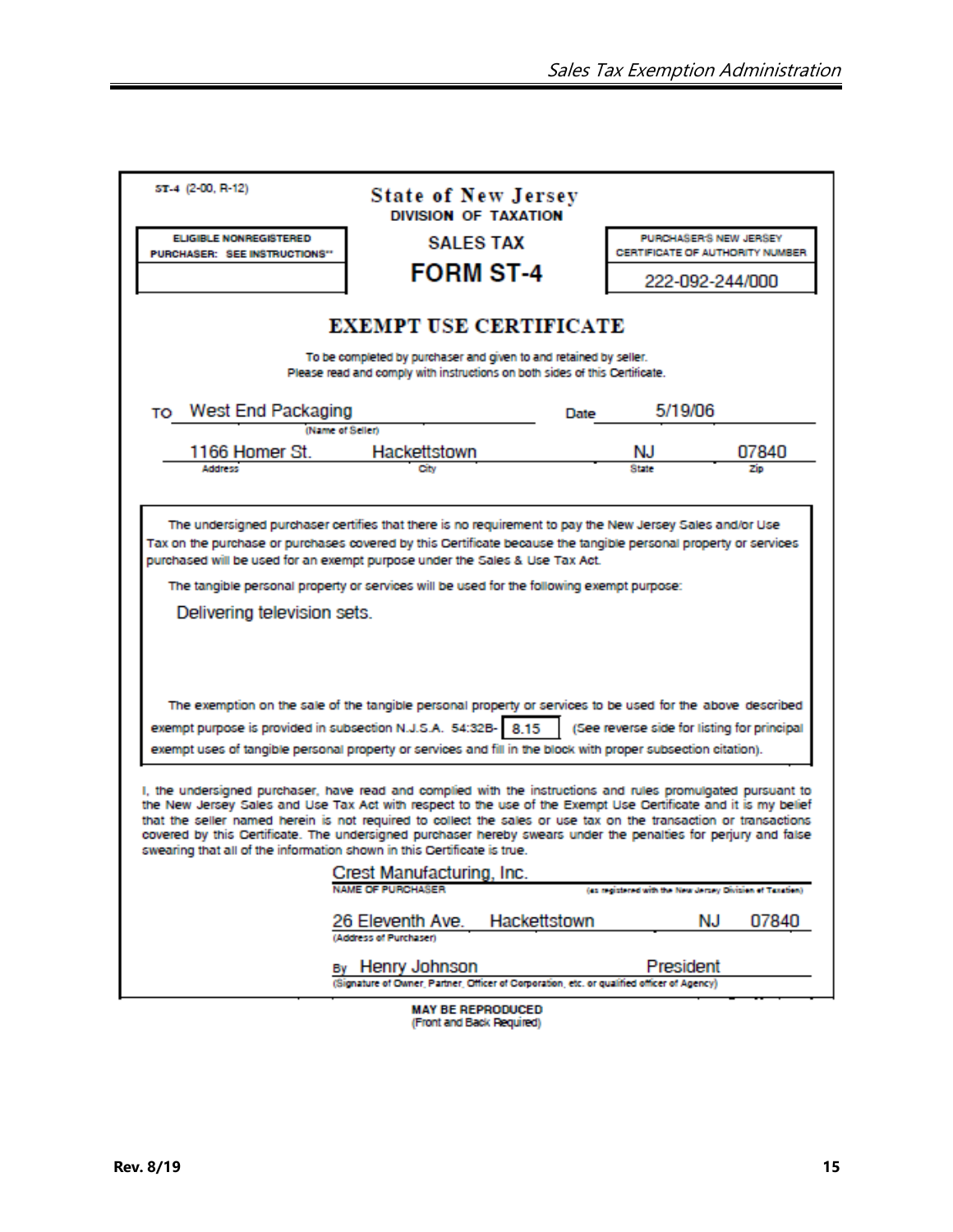- **Prewritten Software:** Sales of prewritten software delivered electronically that is used directly and exclusively in the conduct of the purchaser's business, trade, or occupation. This exemption does not apply to software delivered by the "load and leave" method.
- **Production Machinery:** Machinery and equipment used directly and primarily in the production of merchandise by manufacturing, assembling, processing, and refining. The exemption also applies to parts with a useful life of more than one year, and to imprinting services performed on such machinery. The exemption does not apply either to supplies or to tools that are simple, hand-held, manually operated instruments used in connection with the production machinery or equipment.

#### **Example**

Jim purchases a turret lathe for use in his machine business. He may issue his supplier an exempt use certificate instead of paying Sales Tax because the lathe will be used directly in the production of merchandise for sale. However, Jim may not use Form ST-4 to purchase a forklift used exclusively to transport his final product from the warehouse to the loading dock.

- **Recycling Equipment:** Equipment that is used exclusively to sort and prepare solid waste for recycling or in the recycling of solid waste. Equipment used in the process after the first marketable product is produced or equipment used to reduce iron or steel waste to a molten state does not qualify.
- **Research and Development:** Tangible personal property purchased for use or consumption directly and exclusively in research and development in the experimental or laboratory sense. Research and development in the experimental or laboratory sense means research and development work which has as its goal or purpose:
	- 1. Basic research in a scientific or technical field of endeavor; or
	- 2. The advancement of technology by experimentation in a scientific or technical field of endeavor; or
	- 3. The development of new products; or
	- 4. The improvement of existing products; or
	- 5. The development of new uses for existing products.

Research and development does not include the ordinary testing or inspection of materials or products for quality control, efficiency surveys, management studies, consumer surveys, advertising, promotions, or research in connection with literary, historical, or other scholarly research done in fields other than science and technology.

#### **Example**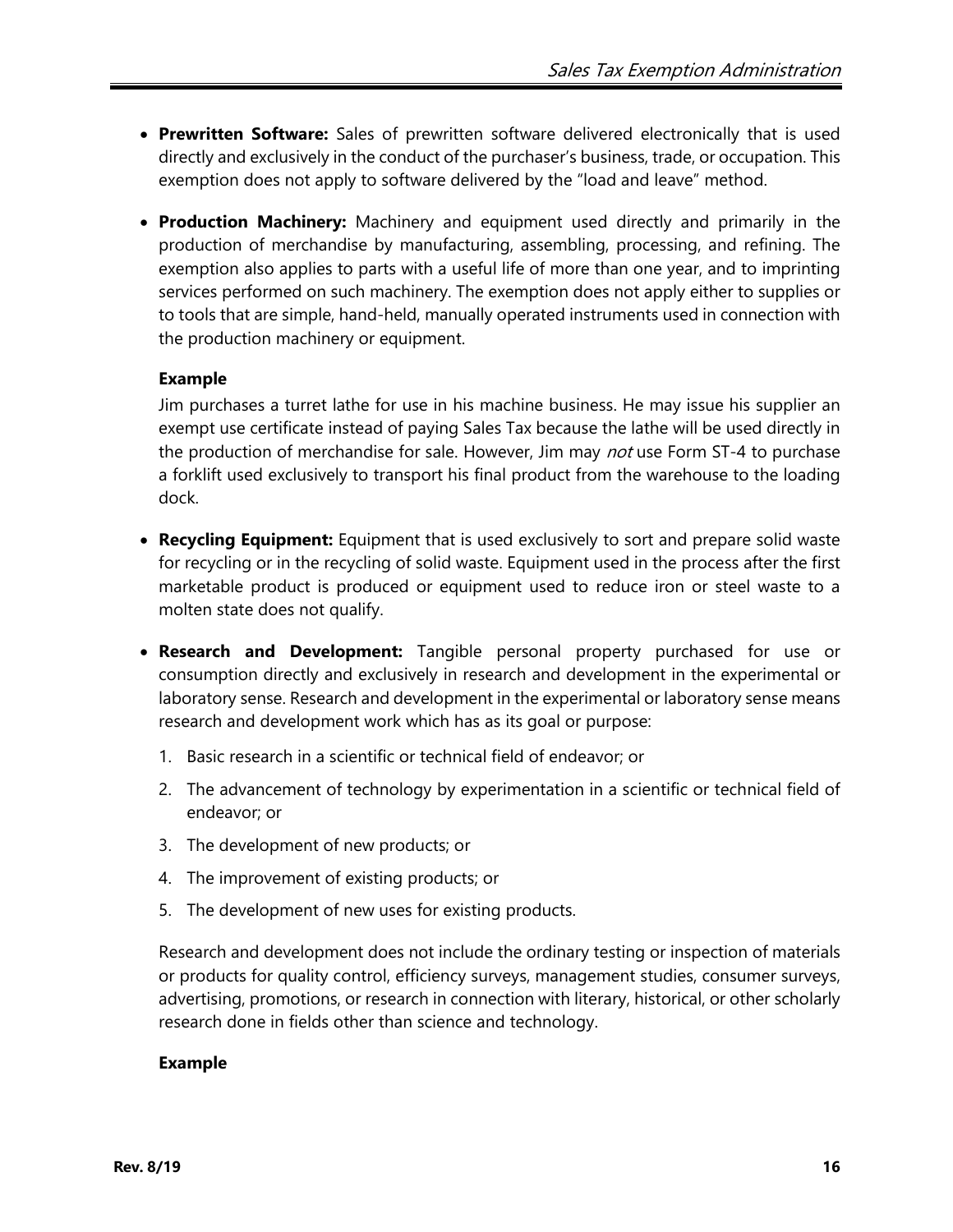True Alloys, Inc. purchases materials from which it will construct an apparatus that its research department will use to test the strength of several new alloys the company is developing. True Alloys will issue an exempt use certificate to the supplier and not pay Sales Tax on the purchase since the materials are being used directly in laboratory research. However, True Alloys must pay Sales Tax when it buys the special tools and dies needed to construct the apparatus since the tools are only incidental to research.

• **Solar Energy Devices:** Devices or systems specifically approved by the Board of Public Utilities, Division of Energy and designed to provide heating or cooling or electrical or mechanical power by converting solar energy to some other usable energy source, including devices for storing solar-generated energy. The purchaser is *not* required to be registered with New Jersey to issue Form ST-4 to purchase solar energy devices.

#### **Example**

Mary buys a solar energy collector to heat and cool her home. She may issue the supplier an exempt use certificate instead of paying Sales Tax on the collector. However, she may not use an exempt use certificate to purchase insulation used to reduce heat loss through her walls, roof, slab, or foundation. Since insulation is not directly used in the gathering, storing, or conversion of solar energy, Sales Tax must be paid when it is purchased.

### **Sales and Use Tax Exemption Certificate (Form ST-4 (BRRAG))**

The New Jersey Economic Development Authority administers the Business Retention and Relocation Assistance Grant Program, which includes a Sales and Use Tax exemption on the purchase of "eligible property" for certain businesses relocating and retaining jobs within New Jersey. Form ST-4 (BRRAG) is issued to these businesses and can be used by both the business and its contractors to purchase eligible property to be incorporated into or used at the location listed on the form.

## <span id="page-16-0"></span>**Exempt Organization Certificate (Form ST-5)**

An Exempt Organization Certificate, Form ST-5, is used by a qualified, registered nonprofit organization to purchase, with its own funds, goods and services for its exclusive use without paying Sales Tax. Some examples of organizations that may have exempt status are churches, hospitals, veterans' organizations, and fire companies. When the organization makes purchases, a photocopy of the Form ST-5 is given to the supplier in lieu of paying Sales Tax.

**NOTE: State Occupancy Fee/Municipal Occupancy Tax.** Although qualified nonprofit organizations are exempt from New Jersey Sales Tax under the New Jersey Sales and Use Tax Act, these organizations are not exempt from the State Occupancy Fee or the Municipal Occupancy Tax. Thus the ST-5 cannot be used to exempt a qualified nonprofit organization from paying either the fee or the tax.

Form ST-5 is not required for the United States or State of New Jersey departments or agencies, or New Jersey political subdivisions or public schools to make tax-exempt purchases.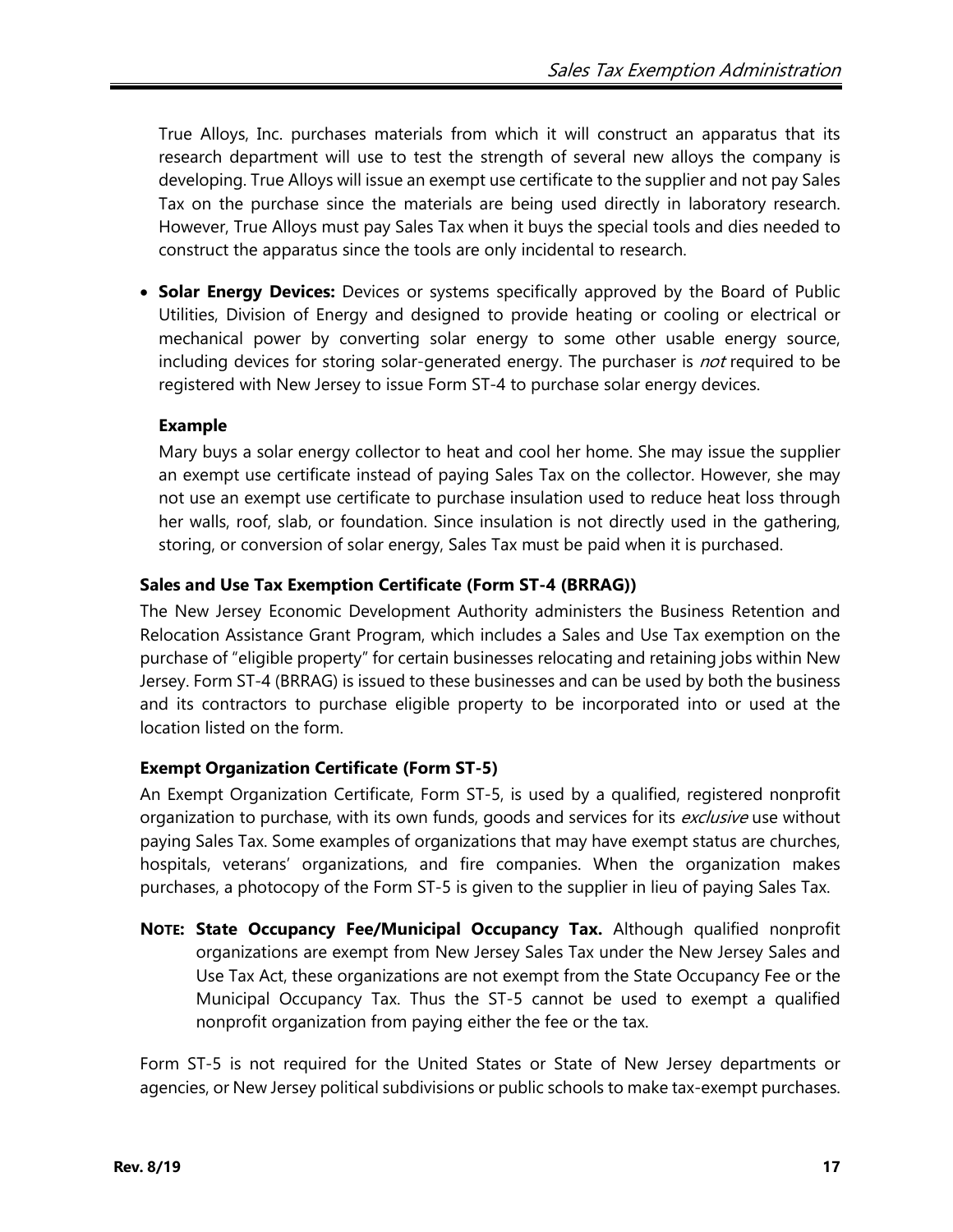Payment from government funds with the official letterhead or purchase order signed by a qualified officer is sufficient proof for the seller of the exemption from paying the Sales Tax. For cash purchases of less than \$150, a Form ST-4, Exempt Use Certificate, signed by a qualified government or school official is satisfactory. There is an exemption from paying the State Occupancy Fee and the Municipal Occupancy Tax for agencies and instrumentalities of the United States and the State of New Jersey, and New Jersey political subdivisions and public schools. Documentation provided to exempt purchases from Sales Tax is also sufficient to provide exemption from the Occupancy Fee/Tax.

For more information on exempt organization certificates, request brochure [M-5014,](http://www.state.nj.us/treasury/taxation/pdf/pubs/sales/st5.pdf) Exempt Organization Certificate Form ST-5.

### **Direct Payment Permit (Forms ST-6A and ST-6X)**

The holder of a valid Regular Direct Payment Permit may issue Form ST-6A at the time of purchase in those cases in which the taxable status of the purchase is not known at the time of purchase. (The holder of a valid Audit Direct Payment Permit may issue Form ST-6X at the time of purchase according to the terms of the taxpayer's audit agreement governing use of the certificate.)

To obtain a Regular Direct Payment Permit, complete an Application for Direct Payment Permit, Form ST-6B, and mail to:

New Jersey Division of Taxation PO Box 287 Trenton NJ 08695-0287

An application for a Regular Direct Payment Permit may be filed only by registered businesses that acquire tangible personal property or services under circumstances that make it impossible at the time of purchase to determine the taxable status of the property or services.

**NOTE:** The holder of a Regular Direct Payment Permit may not use Form ST-6A to purchase goods that are clearly taxable at the time of purchase, such as office equipment and supplies, repair services, etc.

A list of Direct Payment Permit Holders is available [online.](http://www.state.nj.us/treasury/taxation/taxinfo.shtml)

## **Farmer's Exemption Certificate [\(Form ST-7\)](http://www.state.nj.us/treasury/taxation/pdf/other_forms/sales/st7.pdf)**

Farmers, including nursery owners and greenhouse owners, use this exemption certificate to purchase goods and certain services used directly and primarily for the production, handling, and preservation *for sale* of agricultural or horticultural commodities. The exemption applies only to purchases by the farmer; it does not apply to purchases by contractors or others doing work for the farmer. A farmer does not need to be registered with the State to issue Form ST-7.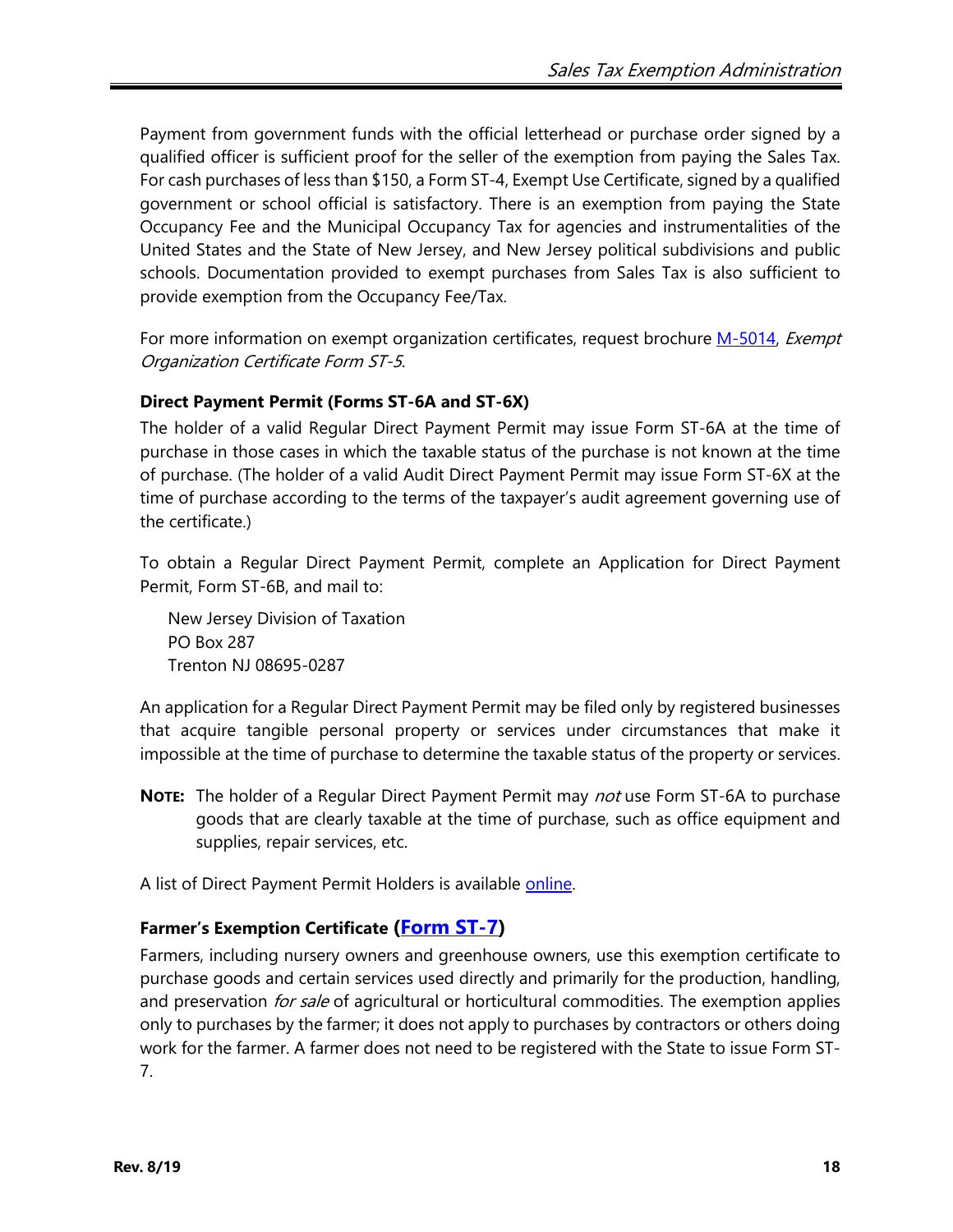The exemption does not apply to purchases of automobiles, energy, or materials that will be incorporated into a building or structure. However, farmers may issue Form ST-7 to purchase materials to construct a silo, greenhouse, grain bin, or manure handling facility that is to be used directly and primarily in the production, handling, or preservation of farm commodities for sale. This exception for certain construction materials applies only to purchases by farmers; it does not apply to purchases by contractors.

For more information about exempt purchases of certain commercial vehicles, including certain vehicles registered for farm use, see [Commercial Motor Vehicles.](#page-10-0)

## **Certificate of Exempt Capital Improvement [\(Form ST-8\)](http://www.state.nj.us/treasury/taxation/pdf/other_forms/sales/st8.pdf)**

A Certificate of Exempt Capital Improvement, Form ST-8, is issued by a property owner to a contractor when work is done to real property that results in an exempt capital improvement. An exempt capital improvement occurs when real property (land or buildings) is improved in a way that increases its capital value or useful life, with certain exceptions. A property owner issues Form ST-8 to the contractor and does not pay Sales Tax on the *labor* portion of the contractor's bill. Sales Tax is paid on the materials at the time of purchase by the contractor or by any other individual making the purchase. A property owner does *not* need to register with New Jersey to issue Form ST-8.

For more information on capital improvements, request Tax Topic Bulletin [S&U-2,](http://www.state.nj.us/treasury/taxation/pdf/pubs/sales/su2.pdf) Sales Tax and Home Improvements.

## **Motor Vehicle Sales and Use Tax Exemption Report (Form [ST-10\)](http://www.state.nj.us/treasury/taxation/pdf/other_forms/sales/st10.pdf)**

Form ST-10 is used by registered motor vehicle dealers to report Sales Tax exemptions to the Division for *nonresidents* who have purchased and taken delivery of motor vehicles in this State. The purchaser signs Form ST-10 certifying that he/she is a nonresident and meets all the requirements for claiming a Sales Tax exemption. See *[Good Faith.](#page-4-0)* 

**NOTE:** If a person has homes in both New Jersey and another state (e.g., owns a house in New Jersey, but spends the winters in Florida), he or she is not entitled to a Sales Tax exemption as a "nonresident."

## **Aircraft Dealer Sales and Use Tax Exemption Report [\(Form ST-10-A\)](http://www.state.nj.us/treasury/taxation/pdf/other_forms/sales/st10a.pdf)**

Form ST-10-A is used by registered aircraft dealers to report exempt sales of airplanes. When a *nonresident* comes into New Jersey and purchases an airplane, no Sales Tax is due provided the purchaser will base the airplane in another state. If the nonresident purchaser bases the airplane in New Jersey within 12 months of the date of sale, the exemption is voided and Sales Tax plus penalty and interest charges are due on the purchase price of the aircraft.

## **Vessel Dealer Sales and Use Tax Exemption Report [\(Form ST-10V\)](http://www.state.nj.us/treasury/taxation/pdf/other_forms/sales/st10sup.pdf)**

Form ST-10V is used by registered vessel dealers to report exempt sales of boats. An exempt sale is one made to a New Jersey resident who purchases the boat in New Jersey for use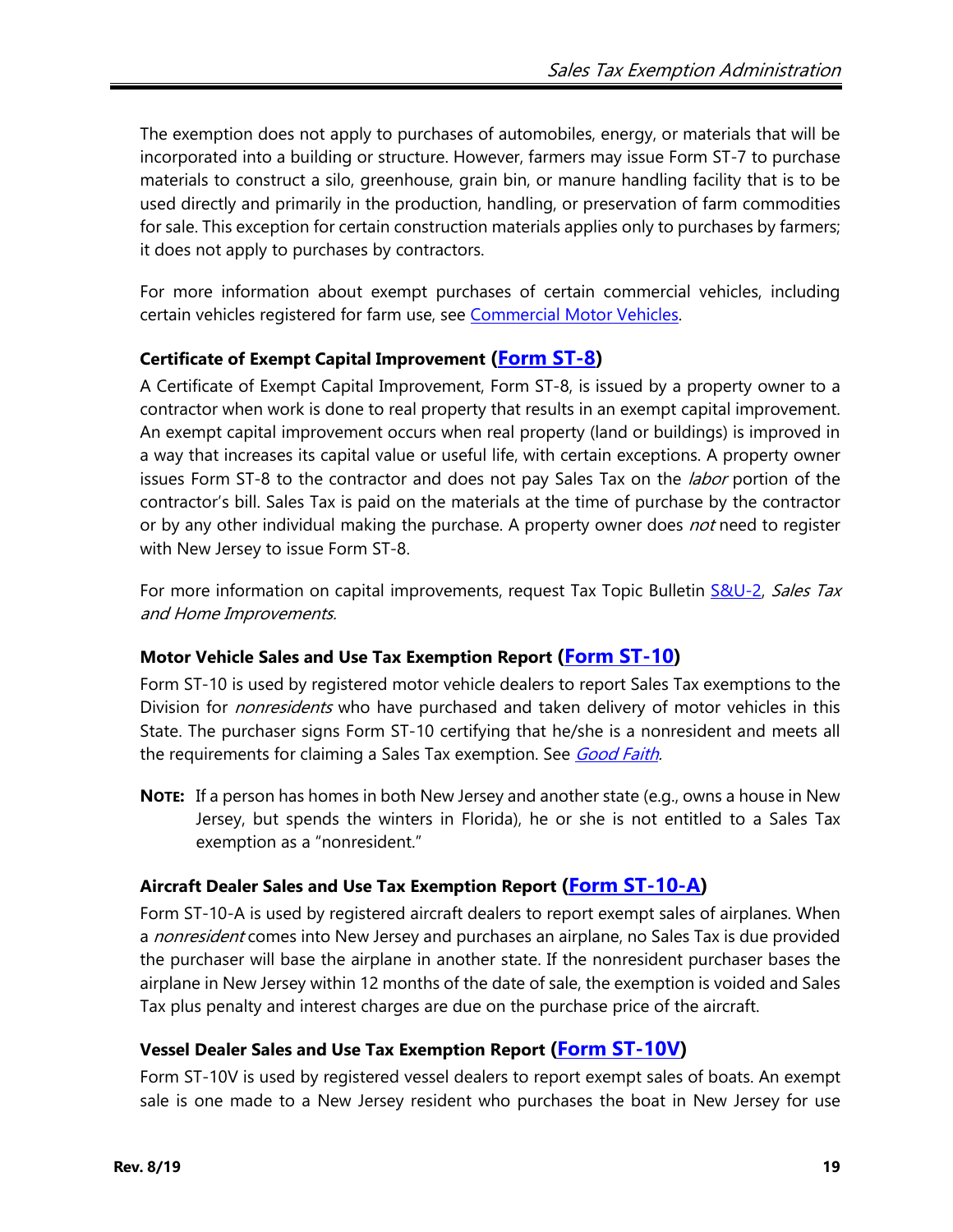outside New Jersey and, as part of the sales contract, the dealer transports the boat out of state or the dealer arranges to have the boat transported out of state. Sales Tax is due if the resident purchaser does not pay Sales or Use Tax on the boat in another state and then subsequently brings the boat back to New Jersey for use in this state, even on a limited basis.

Also exempt is a sale made to a nonresident who purchases the boat in New Jersey with the intention of basing it in his or her state of residence. This exemption applies whether the nonresident purchaser takes possession of the boat in New Jersey or contracts with the dealer to have it delivered out of state. If the nonresident purchaser bases the boat in New Jersey within 12 months of the date of sale, the exemption is voided and Sales Tax plus penalty and interest charges are due on the purchase price of the boat. The exemption does not apply if the nonresident purchaser maintains a summer home or other place of abode in New Jersey.

#### **Example**

James T. Anderson of Pennington, New Jersey, purchased a 32-foot motorized sailboat from Luxury Crafts LTD, a registered vessel dealer located in Toms River, New Jersey. The sales contract for Jim's new boat specifies that the vessel will be transported by Luxury Crafts to a marina in Boca Raton, Florida, and delivered there to Mr. Anderson for use in that state. Luxury Crafts will complete a Vessel Dealer Sales and Use Tax Exemption Report (Form ST-10V) and not charge Sales Tax on the transaction. Mr. Anderson also signs the Form ST-10V certifying that the requirements for the Sales Tax exemption have been met.

#### <span id="page-19-0"></span>**Contractor's Exempt Purchase Certificate [\(Form ST-13\)](http://www.state.nj.us/treasury/taxation/pdf/other_forms/sales/st13.pdf)**

Form ST-13 is used by registered contractors to purchase materials, supplies, or services for use in performing work on the real property of a qualified exempt organization (an organization that holds a valid New Jersey Exempt Organization Certificate, Form ST-5); or for a federal or New Jersey governmental entity; or for a qualified housing sponsor. The contractor provides Form ST-13 to his supplier and does not pay Sales Tax on the purchase price provided the materials will be entirely used or consumed on the job contracted for by the exempt organization. Form ST-13 must include the exempt organization number shown on Form ST-5 or, if the work is being done for a qualified government agency, the agency's purchase order number.

Form ST-13 may *not* be used to rent machinery or equipment or to purchase tools or materials such as hammers and tarpaulins (rain covers) that may be used on other jobs. For more information on Contractor's Exempt Purchase Certificates, request Tax Topic Bulletin S&U-3, Contractors and New Jersey Taxes.

#### **Exemption Certificate for Student Textbooks [\(Form ST-16\)](http://www.state.nj.us/treasury/taxation/pdf/other_forms/sales/st16.pdf)**

The sale of textbooks for use by students in a school, college, university, or other educational institution, approved as such by the Department of Education, is exempt from Sales Tax. When the educational institution declares that the books are required reading for school purposes,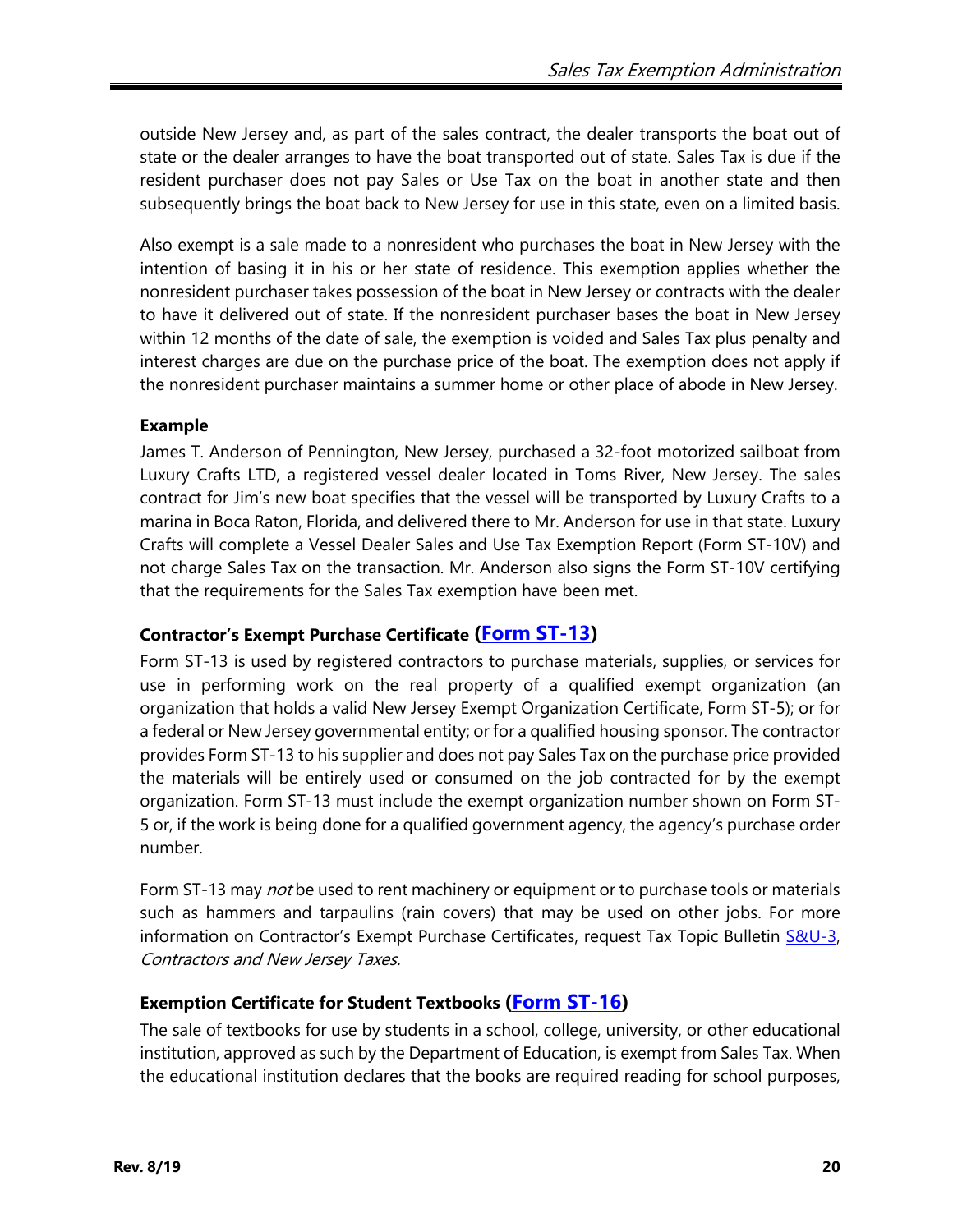the purchaser may issue the vendor Form ST-16 and not pay Sales Tax. The purchaser is *not* required to be registered with New Jersey to issue Form ST-16.

#### **Urban Enterprise Zone Exempt Purchase Certificate (Form UZ-5)**

Under the Urban Enterprise Zones Act, a qualified business is eligible for an exemption from Sales and Use Tax on purchases of tangible personal property (other than motor vehicles and parts and supplies) and services (except telecommunication services) for exclusive use or consumption on the premises of the qualified business at its zone location. Tangible personal property and services do not include gas, electricity, prepared foods and beverages, rooms, or admissions. A qualified business must pay the full rate of tax on purchases of these items.

**NOTE:** Certain Urban Enterprise Zone and Salem County manufacturing businesses may qualify for exemption from Sales and Use Tax on purchases of natural gas and electricity. See *Urban Enterprise Zone – Energy Exemption Certificate (Form UZ-6)*.

Only personal property controlled by the qualified business qualifies for the exemption. Tangible personal property generally includes items such as construction materials, office supplies, office or business equipment, office and store furnishings, trade fixtures, cash registers, etc. Exempt services performed for a qualified business at its zone location include items such as janitorial and maintenance services, installing, maintaining, or repairing tangible personal property used in business, etc. The exemption is not available to sellers located within Urban Enterprise Zone-impacted business districts.

<span id="page-20-0"></span>More information on Urban Enterprise Zones is available [online.](http://www.state.nj.us/treasury/taxation/uez.shtml)

#### **Contractor's Exempt Purchase Certificate – Urban Enterprise Zone (Form UZ-4)**

A contractor issues a properly completed Contractor's Exempt Purchase Certificate – Urban Enterprise Zone (Form UZ-4) to suppliers when purchasing materials that will be incorporated into real property, supplies that will be entirely used or consumed on the job, or services for use in performing work for a qualified business at the business's real property in an Urban Enterprise Zone. The exemption does not apply to equipment that the contractor rents or leases to perform work for a qualified business. The contractor can only obtain Form UZ-4 from a qualified business. The contractor also issues copies of Form UZ-4 to subcontractors for their use in making exempt purchases for the job. Subcontractors must attach their name, address, and certificate of authority number (in addition to the name, address, and number of the contractor) and then give the UZ-4 and attachments to their vendors. Finally, this certificate is not available to vendors located within Urban Enterprise Zone-impacted business districts.

More information on Urban Enterprise Zones is available [online.](http://www.state.nj.us/treasury/taxation/uez.shtml)

#### <span id="page-20-1"></span>**Urban Enterprise Zone – Energy Exemption Certificate (Form UZ-6)**

The Urban Enterprise Zone – Energy Exemption Certificate (Form UZ-6) is issued to UEZcertified manufacturers that meet the New Jersey Economic Development Authorities program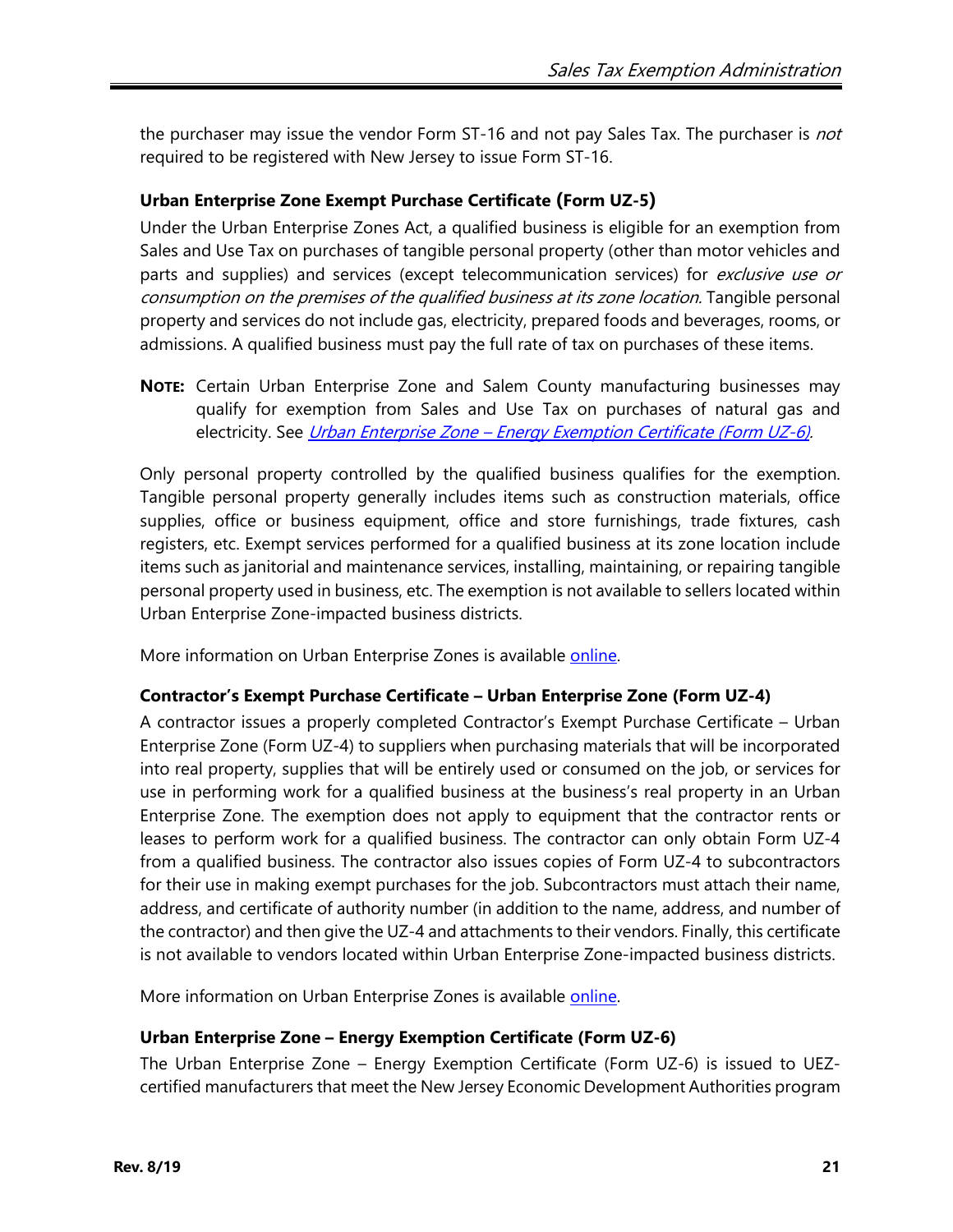employment requirements established under the Business Retention and Relocation Assistance Act. To qualify, the manufacturer must employ at least 250 people within the zone, at least 50% of whom are employed directly in the manufacturing process. The certificate applies to the business's purchase of natural gas, electricity, and the transportation and transmission of both commodities, and must be renewed annually.

A list of Urban Enterprise Zone – Energy Exemption Certificate holders is available [online.](http://www.state.nj.us/treasury/taxation/use_taxexemption.shtml)

#### **Salem County – Energy Exemption Certificate (Form SC-6)**

The Salem County – Energy Exemption Certificate (Form SC-6) is issued to Salem Countycertified manufacturers that meet the New Jersey Economic Development Authorities program employment requirements established under the Business Retention and Relocation Assistance Act. To qualify, the manufacturer must employ at least 50 people within the zone, at least 50% of whom are employed directly in the manufacturing process. The certificate, which applies to the business's purchase of natural gas, electricity, and the transportation and transmission of both commodities, must be renewed annually.

A list of Salem County – Energy Exemption Certificate holders is available [online.](http://www.state.nj.us/treasury/taxation/use_taxexemption.shtml)

# **For More Information**

#### **Online**

- Division of Taxation [website;](http://www.njtaxation.org/)
- [Email](https://www.state.nj.us/treas/taxation/contactus_tyttaxa.shtml) general State tax questions.

Do not include confidential information such as Social Security or federal tax identification numbers, liability or payment amounts, dates of birth, or bank account numbers in your email;

• Subscribe to *[NJ Tax E-News](http://www.state.nj.us/treasury/taxation/listservice.shtml)*, the Division of Taxation's online information service.

## **By Phone**

- Call the Division of Taxation's Customer Service Center at **609-292-6400**;
- Text Telephone Service (TTY/TDD) for Hearing-Impaired Users: **1-800-286-6613** (toll-free within NJ, NY, PA, DE, and MD) or **609-984-7300.** These numbers are accessible only from TTY devices. Submit a text message on any New Jersey tax matter and receive a reply through NJ Relay Services (711).

## **In Person**

Visit our "Contact Us" web page to find a New Jersey Division of Taxation Regional Information Center. For the address of the center nearest you, visit our [website](https://www.nj.gov/treasury/taxation/contact.shtml) and click on the "Visit" tab, or call the Automated Tax Information System at 1-800-323-4400.